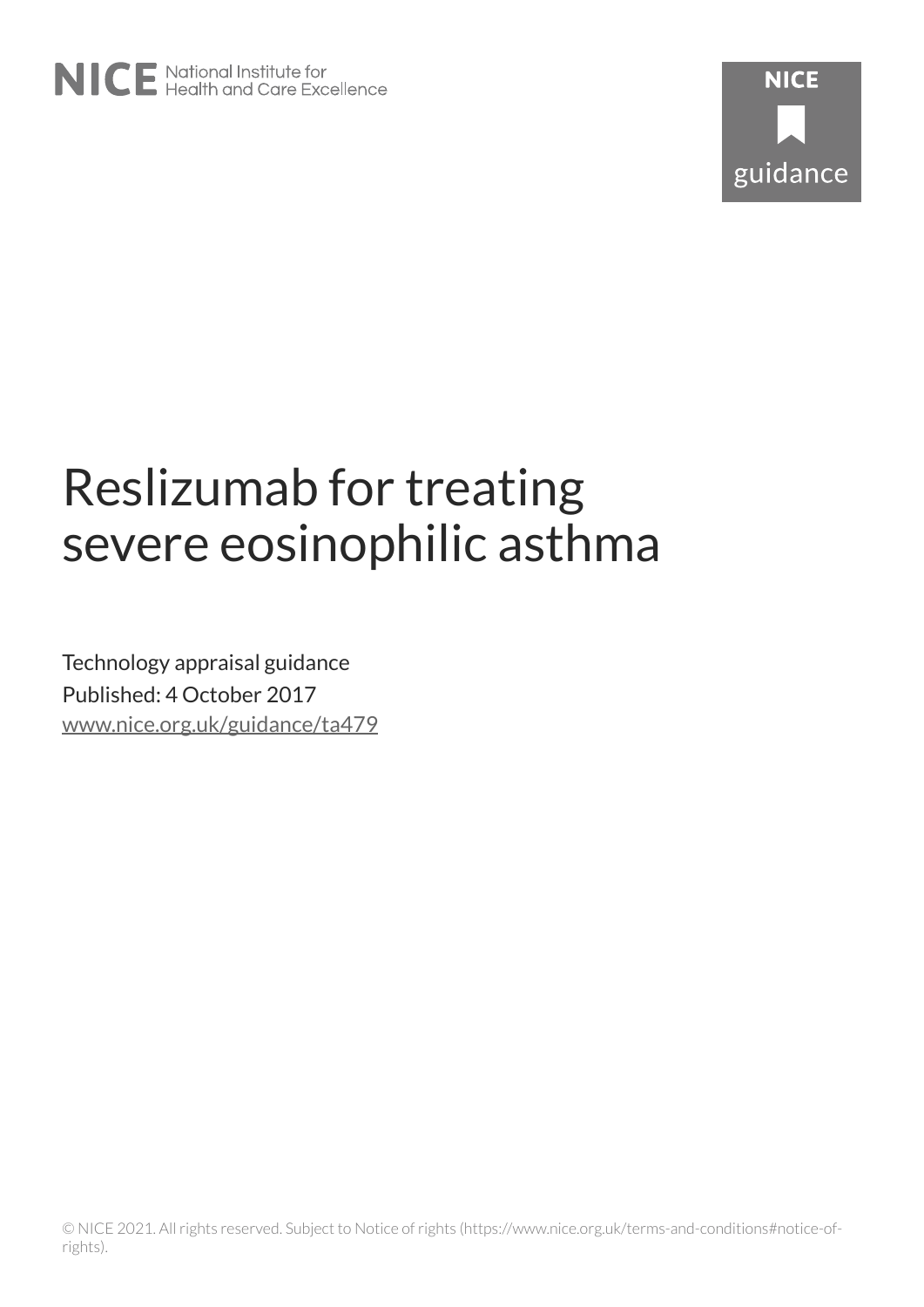## Your responsibility

The recommendations in this guidance represent the view of NICE, arrived at after careful consideration of the evidence available. When exercising their judgement, health professionals are expected to take this guidance fully into account, alongside the individual needs, preferences and values of their patients. The application of the recommendations in this guidance are at the discretion of health professionals and their individual patients and do not override the responsibility of healthcare professionals to make decisions appropriate to the circumstances of the individual patient, in consultation with the patient and/or their carer or guardian.

Commissioners and/or providers have a responsibility to provide the funding required to enable the guidance to be applied when individual health professionals and their patients wish to use it, in accordance with the NHS Constitution. They should do so in light of their duties to have due regard to the need to eliminate unlawful discrimination, to advance equality of opportunity and to reduce health inequalities.

Commissioners and providers have a responsibility to promote an environmentally sustainable health and care system and should [assess and reduce the environmental impact of implementing](https://www.nice.org.uk/about/who-we-are/sustainability)  [NICE recommendations w](https://www.nice.org.uk/about/who-we-are/sustainability)herever possible.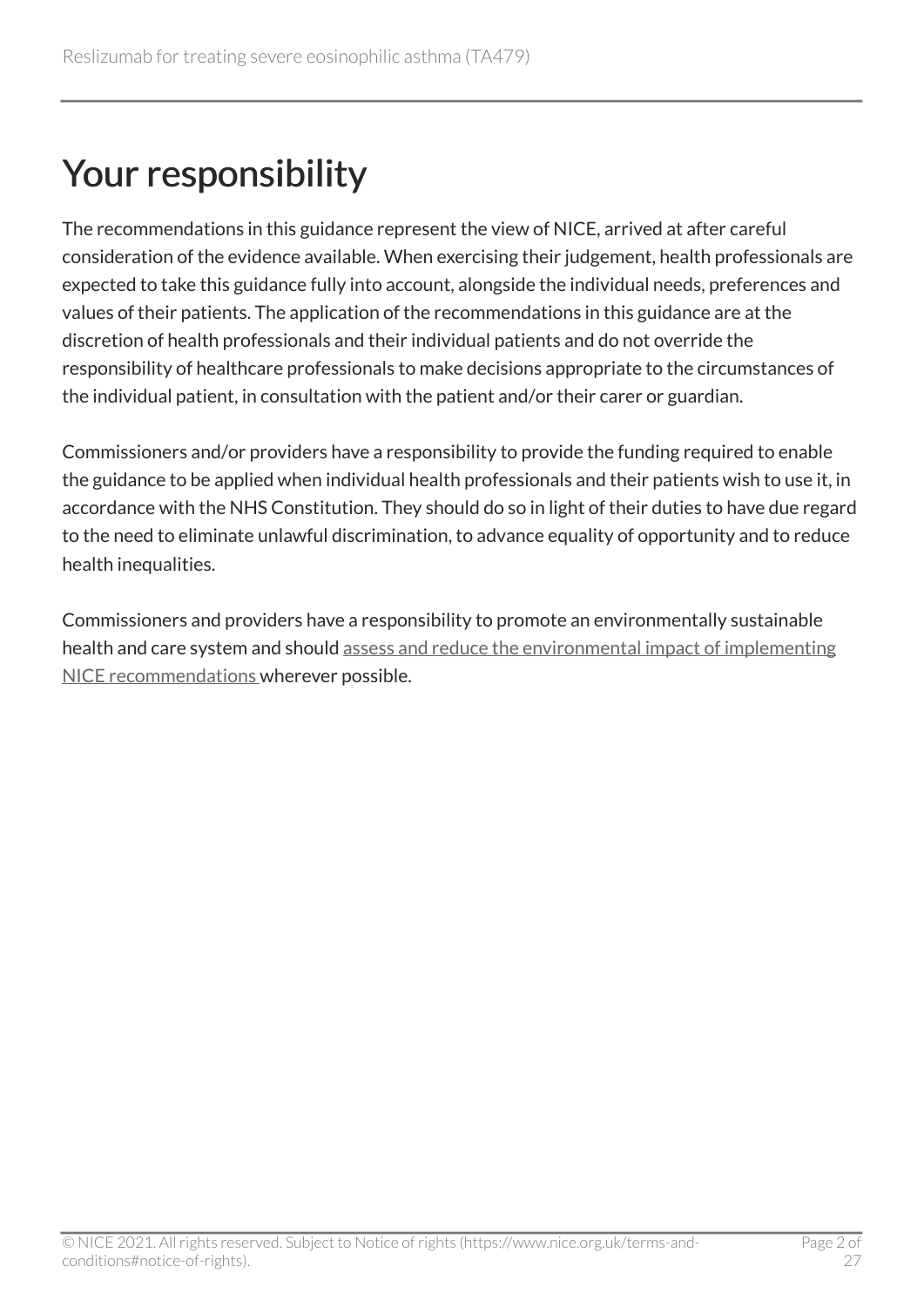## **Contents**

| $\overline{4}$ |
|----------------|
| 5              |
| 6              |
| $\overline{7}$ |
| $\overline{7}$ |
| 8              |
| 8              |
| 9              |
| 12             |
| 17             |
| 18             |
| 18             |
| 25             |
| 26             |
| 26             |
| 26             |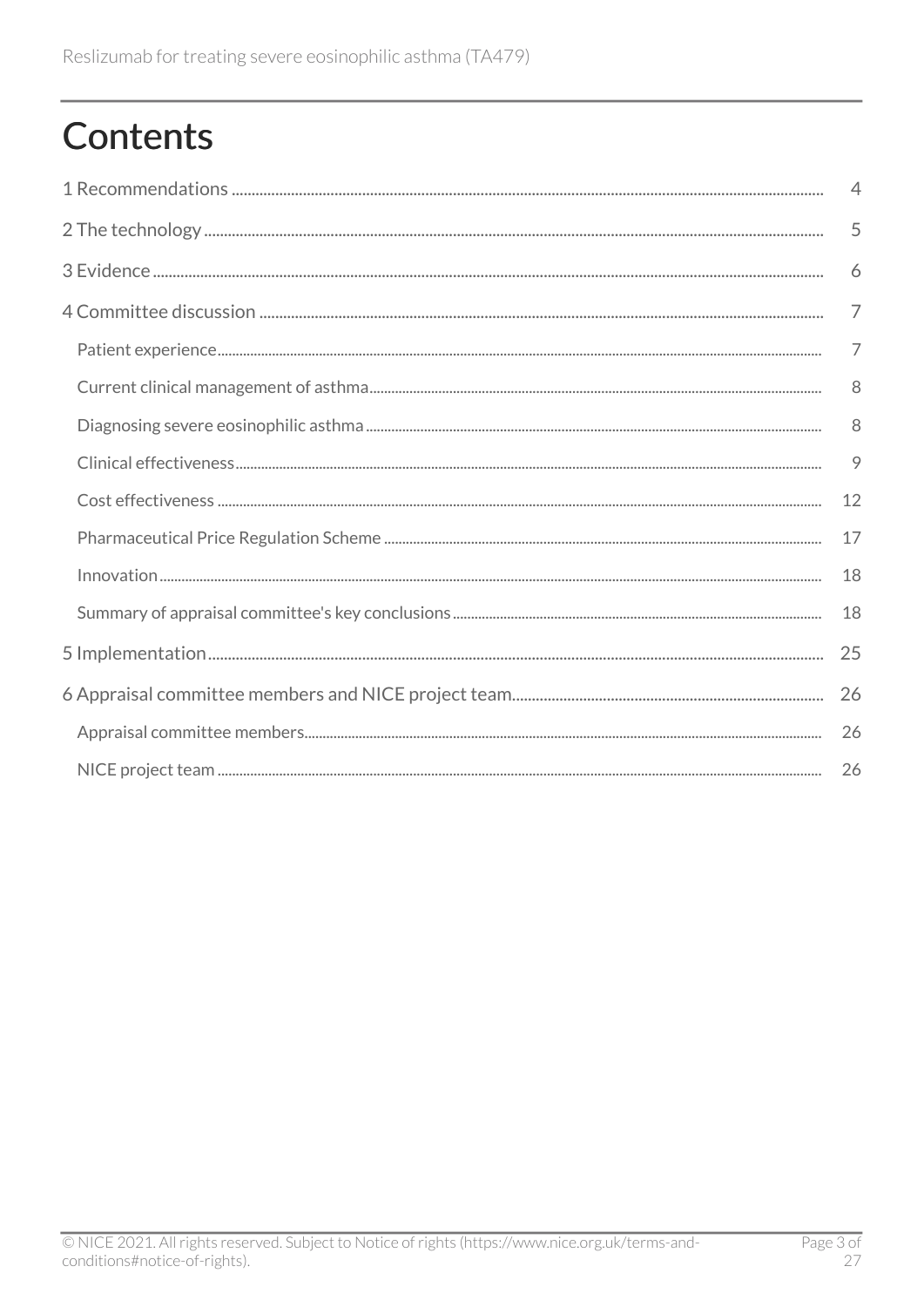## <span id="page-3-0"></span>1 Recommendations

- 1.1 Reslizumab, as an add-on therapy, is recommended as an option for the treatment of severe eosinophilic asthma that is inadequately controlled in adults despite maintenance therapy with high-dose inhaled corticosteroids plus another drug, only if:
	- the blood eosinophil count has been recorded as 400 cells per microlitre or more
	- the person has had 3 or more severe asthma exacerbations needing systemic corticosteroids in the past 12 months and
	- the company provides reslizumab with the discount agreed in the patient access scheme.
- 1.2 At 12 months:
	- stop reslizumab if the asthma has not responded adequately or
	- continue reslizumab if the asthma has responded adequately and assess response each year.

An adequate response is defined as:

- a clinically meaningful reduction in the number of severe exacerbations needing systemic corticosteroids or
- a clinically significant reduction in continuous oral corticosteroid use while maintaining or improving asthma control.
- 1.3 These recommendations are not intended to affect treatment with reslizumab that was started in the NHS before this guidance was published. Adults having treatment outside these recommendations may continue without change to the funding arrangements in place for them before this guidance was published, until they and their NHS clinician consider it appropriate to stop.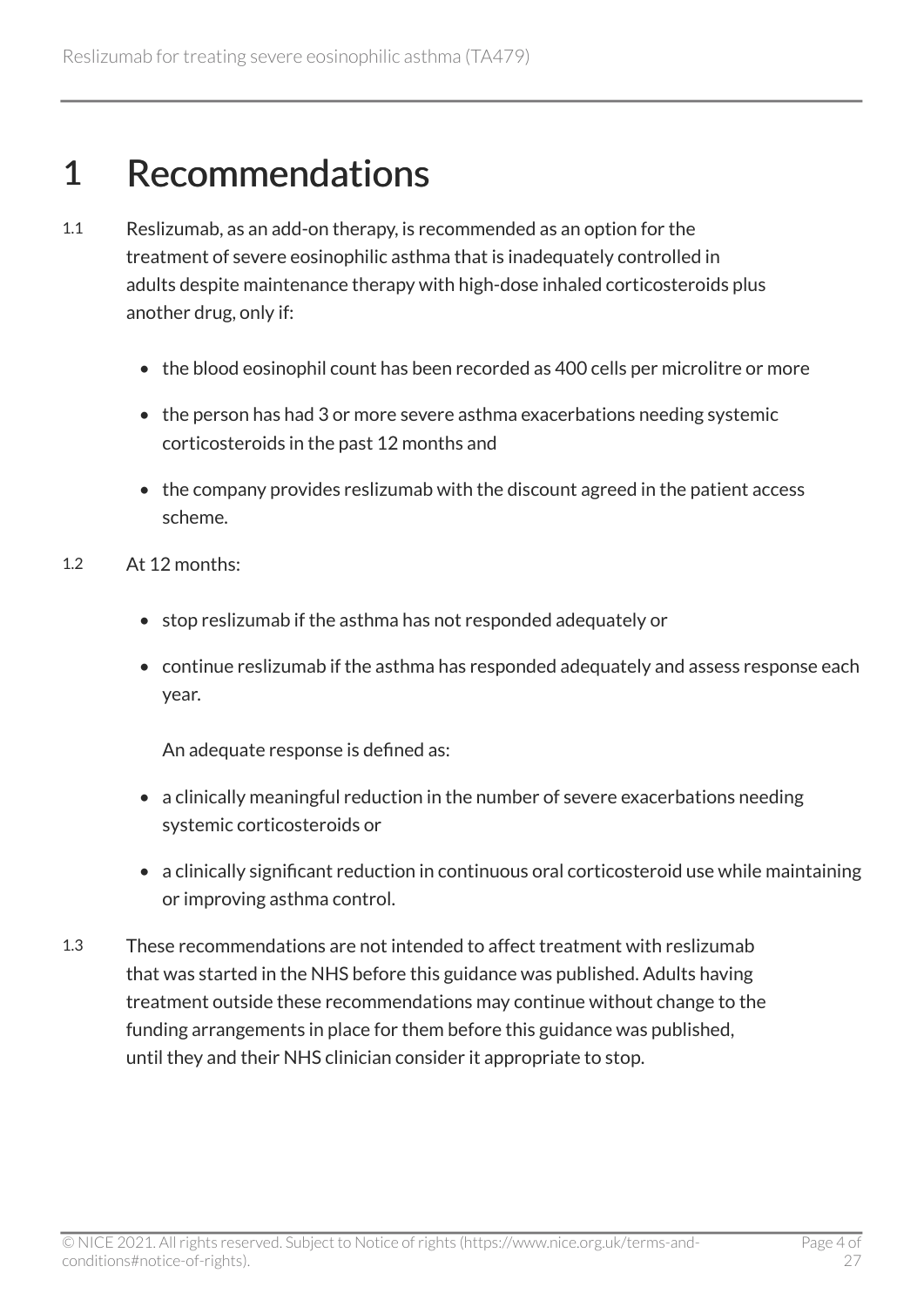## <span id="page-4-0"></span>2 The technology

| Description of<br>the technology    | Reslizumab (Cingaero, Teva) is an interleukin-5 inhibitor that reduces<br>eosinophil numbers and activity.                                                                                                                                                                                                                                                                                                                                                                                                                 |
|-------------------------------------|----------------------------------------------------------------------------------------------------------------------------------------------------------------------------------------------------------------------------------------------------------------------------------------------------------------------------------------------------------------------------------------------------------------------------------------------------------------------------------------------------------------------------|
| <b>Marketing</b><br>authorisation   | Reslizumab has a marketing authorisation in the UK as 'add-on therapy in adult<br>patients with severe eosinophilic asthma inadequately controlled despite high-<br>dose inhaled corticosteroids plus another medicinal product for maintenance<br>treatment'.                                                                                                                                                                                                                                                             |
| <b>Adverse</b><br>reactions         | The most common adverse reaction is increased blood creatine phosphokinase,<br>which is transient and asymptomatic. For full details of adverse reactions and<br>contraindications, see the summary of product characteristics.                                                                                                                                                                                                                                                                                            |
| Recommended<br>dose and<br>schedule | Intravenous infusion based on body weight once every 4 weeks. For patients<br>between 35 kg and 199 kg the recommended dose is achieved using a vial-<br>based dosing scheme. For patients below 35 kg or above 199 kg the<br>recommended dose is 3 mg/kg body weight.                                                                                                                                                                                                                                                     |
| Price                               | The list price is £499.99 per 100-mg vial and £124.99 per 25-mg vial (excluding<br>VAT). The company has agreed a patient access scheme with the Department of<br>Health. This scheme provides a simple discount to the list price of reslizumab,<br>with the discount applied at the point of purchase or invoice. The level of the<br>discount is commercial in confidence. The Department of Health considered<br>that this patient access scheme does not constitute an excessive administrative<br>burden on the NHS. |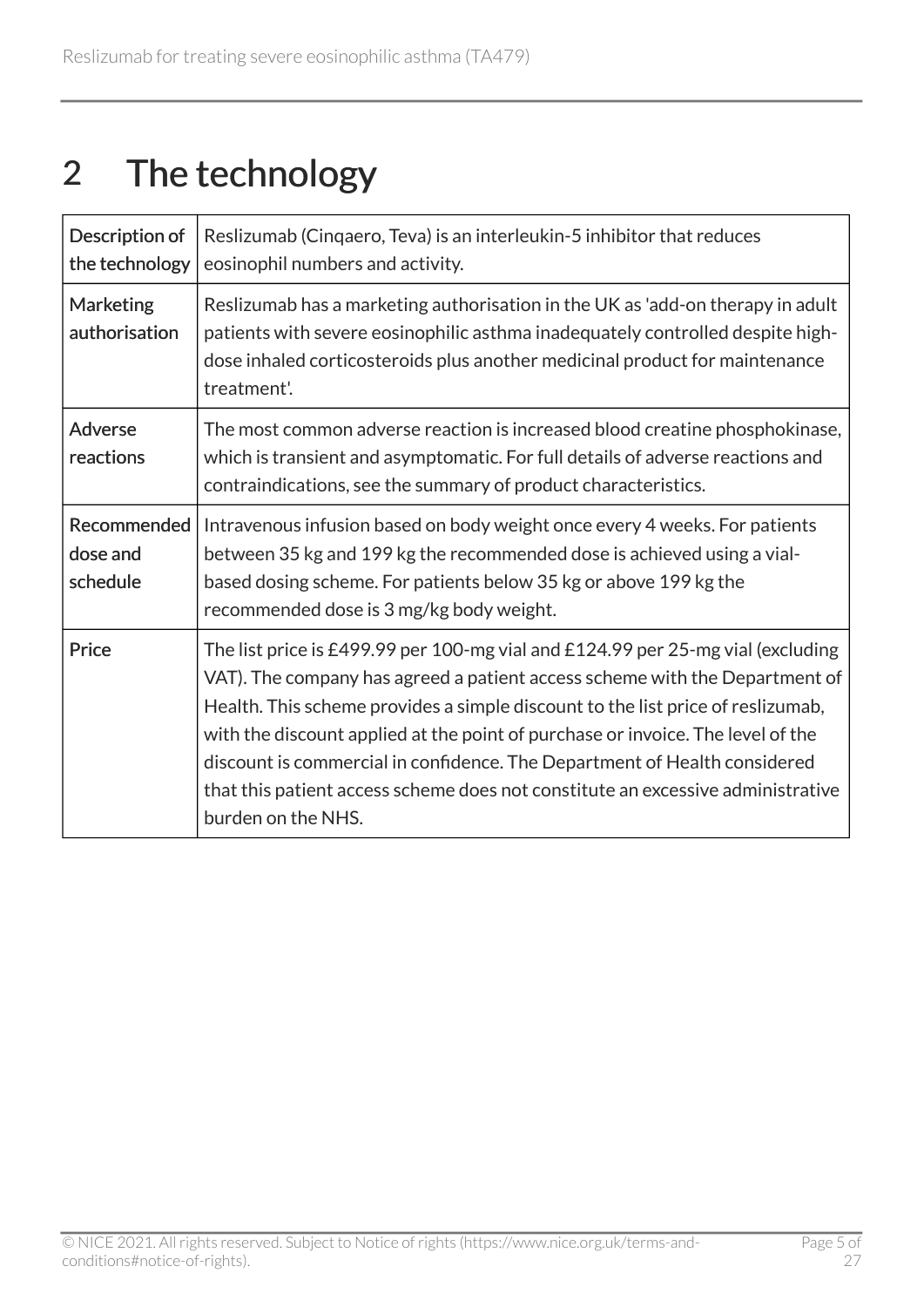## <span id="page-5-0"></span>3 Evidence

The appraisal committee ([section](#page-25-1) 6) considered evidence submitted by Teva and a review of this submission by the evidence review group. See the [committee papers](https://www.nice.org.uk/guidance/TA479/evidence) for full details of the evidence.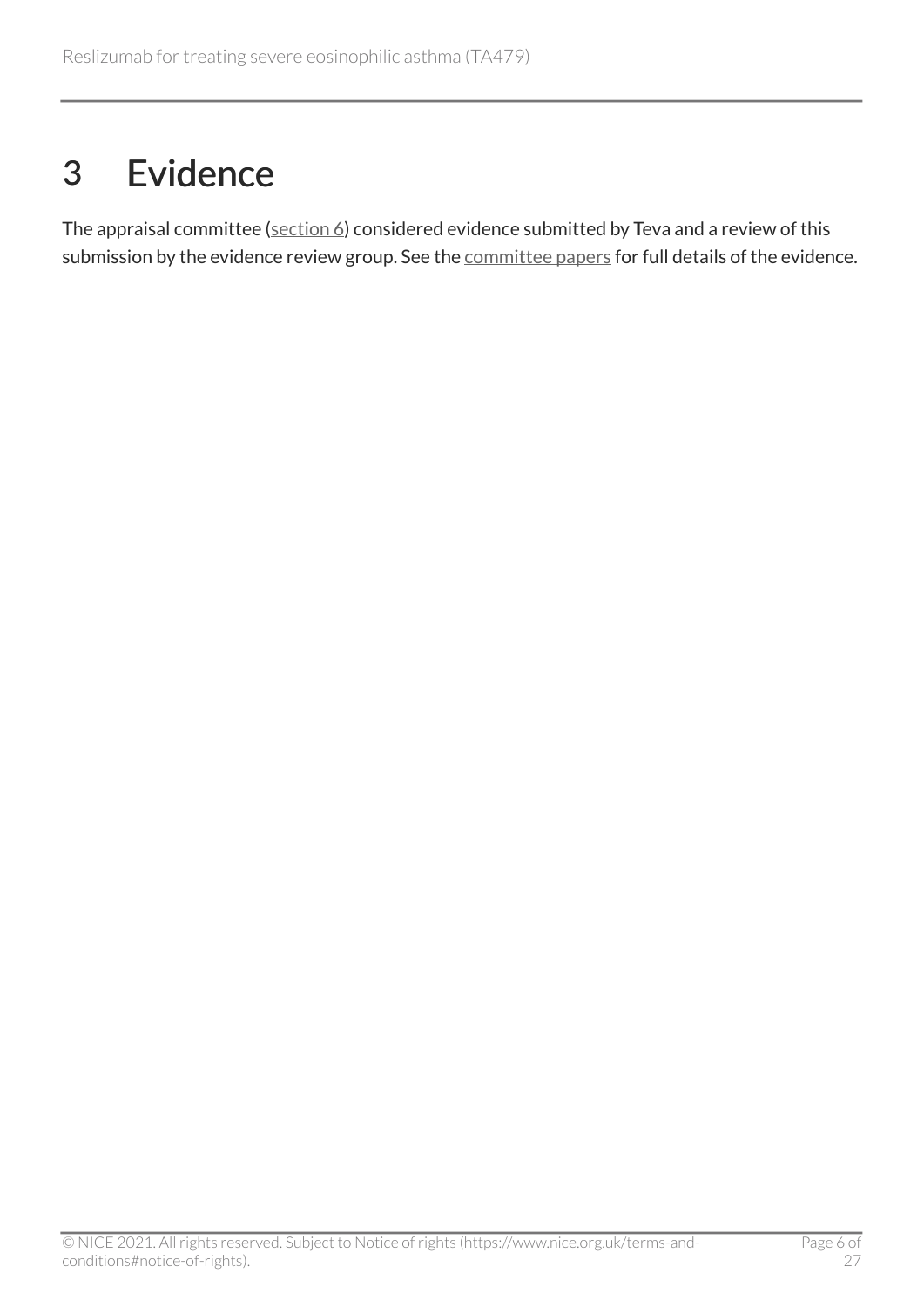## <span id="page-6-0"></span>4 Committee discussion

The appraisal committee reviewed the data available on the clinical and cost effectiveness of reslizumab, having considered evidence on the nature of severe eosinophilic asthma and the value placed on the benefits of reslizumab by people with the condition, those who represent them, and clinical experts. It also took into account the effective use of NHS resources.

## <span id="page-6-1"></span>Patient experience

4.1 Inadequately controlled severe eosinophilic asthma is a distressing and socially isolating condition. The committee heard from the patient expert that severe asthma has an unpredictable course. People with very severe asthma are often unable to work and may need help with day-to-day activities because of the symptoms. Exacerbations are very frightening and can happen without warning. They can result in frequent hospital visits and in severe cases are lifethreatening, which may require intensive care support including intubation. The committee heard from the clinical experts that standard treatment for inadequately controlled severe eosinophilic asthma is corticosteroids. These are often effective, and oral or injected corticosteroids are the mainstay of treatment for exacerbations, but when taken frequently or long term they are associated with some major complications. The patient expert explained that these include diabetes, glaucoma, weight gain, bone density loss, hip replacement, raised blood pressure and mood swings. These can have a significant effect on patients, and can mean that numerous additional medications are needed to counteract the effects of the corticosteroids. The committee heard from the patient expert that she has to attend appointments for these complications, and it takes between 2 and 4 hours daily to administer all of her medicines. The committee understood that people would welcome treatment options that replace the need for, or reduce the dose of, oral corticosteroids. The committee heard that treatments such as reslizumab reduce the number of exacerbations, and are also expected to reduce oral corticosteroid use. It concluded that inadequately controlled severe eosinophilic asthma is associated with substantial morbidity and that there is a need for alternative treatment options.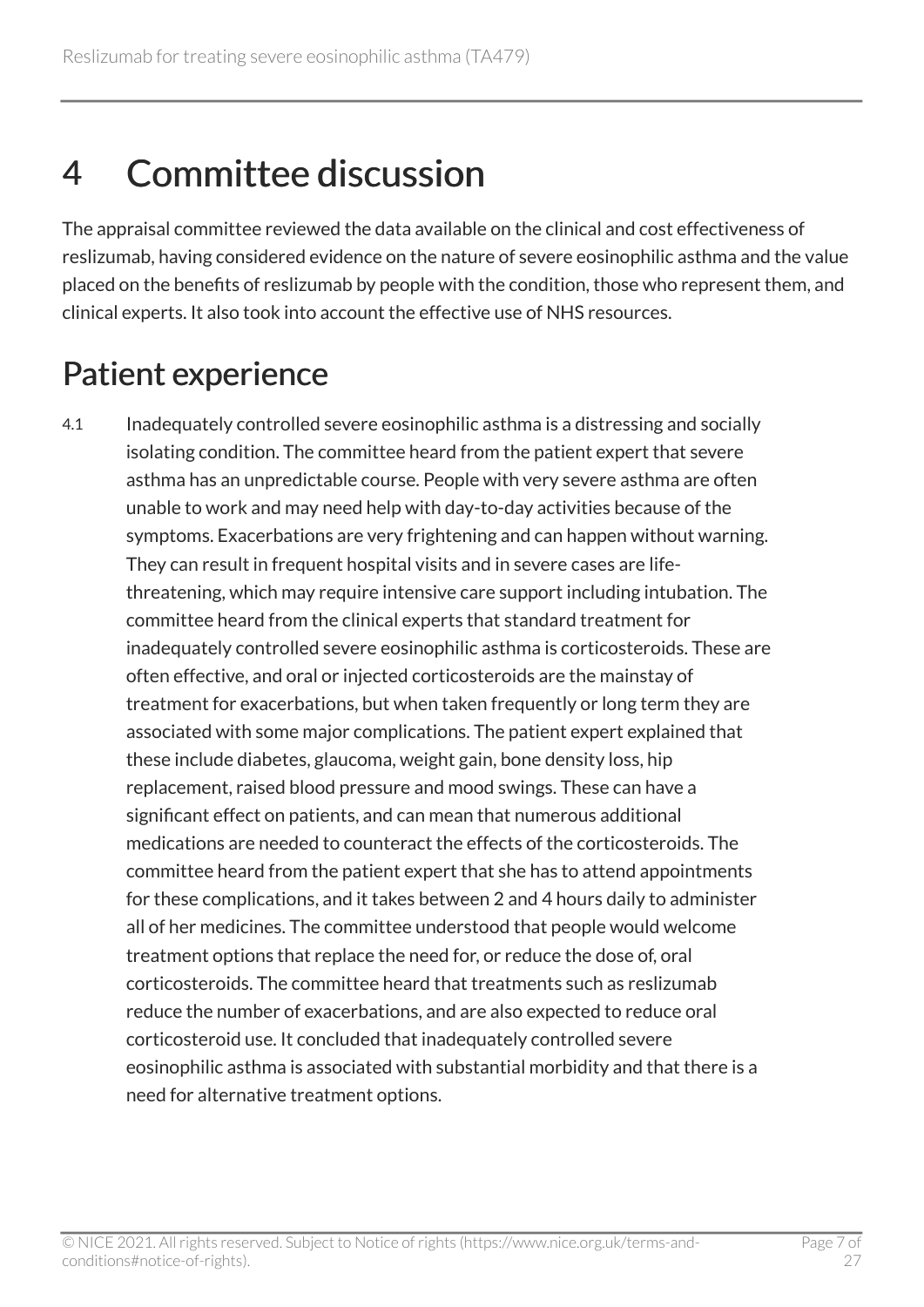### <span id="page-7-0"></span>Current clinical management of asthma

4.2 The clinical experts explained that treatment for asthma in clinical practice follows [guidelines](https://www.brit-thoracic.org.uk/standards-of-care/guidelines/btssign-british-guideline-on-the-management-of-asthma/) from the British Thoracic Society and the Scottish Intercollegiate Guidelines Network. The clinical experts explained that the management of severe eosinophilic asthma lies within what were previously known as step 4 and step 5 of the superseded 2014 version of these guidelines. The current guidelines (2016) suggest that people having high-dose inhaled therapies (previously step 4) or continuous or frequent use of oral corticosteroids (previously step 5) should be referred for specialist care. Additional interventions may include leukotriene receptor antagonists, theophyllines, oral corticosteroids, and help with smoking cessation. The committee understood that oral or injected corticosteroids can be used for short periods, for example to manage an exacerbation, but oral corticosteroids can be used as long-term maintenance. The committee was aware that the marketing authorisation for reslizumab is for 'severe eosinophilic asthma inadequately controlled despite high-dose inhaled corticosteroids plus another medicinal product for maintenance treatment'. It questioned whether only people who continue to have exacerbations despite treatment with continuous or frequent use of oral corticosteroids (previously step 5 of the guidelines) would be eligible for reslizumab. The clinical experts explained that people who have severe uncontrolled eosinophilic asthma having high-dose therapies (previously step 4) or continuous and frequent use of oral corticosteroids (previously step 5) would have treatment at specialist centres, and that many of these patients have asthma that will respond to optimised treatment. Reslizumab would only be considered for patients who continue to have clinically significant exacerbations despite optimised conventional treatment, and about 50% of these people might be taking maintenance oral corticosteroids. The committee understood that people with severe eosinophilic asthma on optimised treatment described in the high-dose therapies (previously step 4) or continuous and frequent use of oral corticosteroids (previously step 5) stages of the guidelines would be considered eligible for treatment with reslizumab.

## <span id="page-7-1"></span>Diagnosing severe eosinophilic asthma

4.3 The clinical experts explained that there are no standard diagnostic criteria for severe eosinophilic asthma in clinical practice. The committee heard that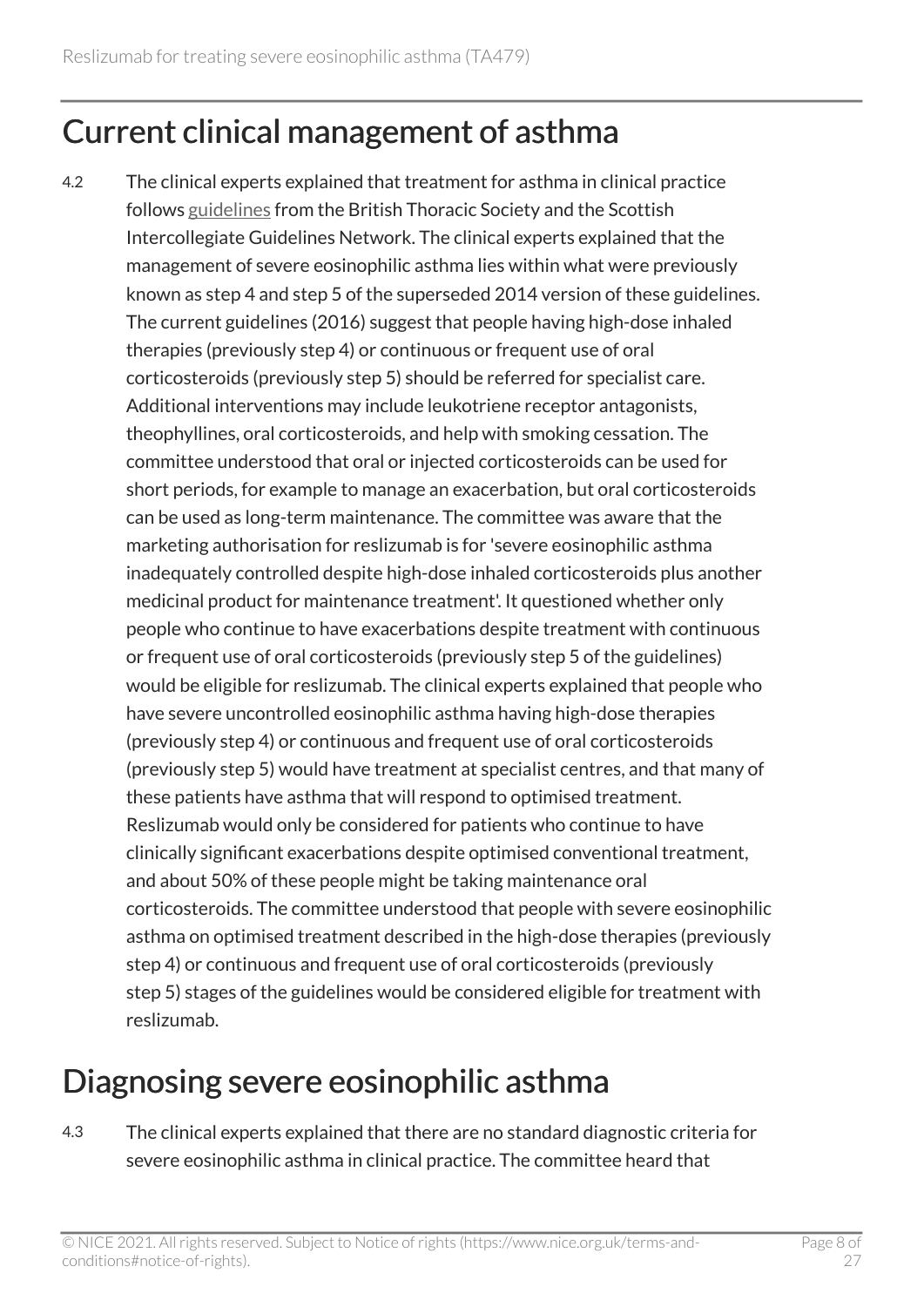clinicians use the patient's phenotype to come to a probable diagnosis, which is confirmed using objective criteria in the form of evidence of eosinophilia (including blood or sputum eosinophil counts, exhaled nitric oxide levels, or biopsy specimens from nasal polyps). A rapid response to oral corticosteroids is also used to diagnose eosinophilic asthma. The committee heard that peripheral blood eosinophil count is a commonly used biomarker but it is suppressed by corticosteroid use, therefore only measurements taken before corticosteroid treatment are reliable. The clinical experts stated that measuring sputum eosinophils gives the most accurate diagnosis of eosinophilic asthma, but this is not widely used in clinical practice. The committee acknowledged the complexity of diagnosing eosinophilic asthma.

## <span id="page-8-0"></span>Clinical effectiveness

#### <span id="page-8-1"></span>Population

4.4 The committee discussed the generalisability of the clinical trials to UK clinical practice. The company presented evidence from trials that included people aged 12 to 75 years with asthma and a blood eosinophil count of 400 cells per microlitre or more, inadequately controlled with medium to high-dose inhaled corticosteroids. The committee noted that the key trials, study 3082 and study 3083, included people with a blood eosinophil count of more than 400 cells per microlitre in the previous 12 months. The committee was aware that the marketing authorisation for reslizumab does not give a specific eosinophil count because the European Medicines Agency stated that blood eosinophil levels are not sufficiently predictive to include a cut-off value. The clinical experts stated that the high eosinophil count threshold was a limitation of the clinical trials because reslizumab is more effective the higher the eosinophil count, and therefore it might not be as effective in clinical practice as in the trials. They also explained that some patients in the trials may have had sensitivity to fungal allergens, which would account for the high eosinophil counts seen at baseline. However, the clinical experts clarified that people with lower eosinophil counts than those in the trials may also potentially benefit from treatment with reslizumab. The committee noted that a small proportion of patients in the trials were taking oral corticosteroids, but they were not permitted to reduce their corticosteroid dose during the trial. The committee concluded that the studies are relevant to the UK but that, in clinical practice, patients considered for this treatment may have lower eosinophil counts than in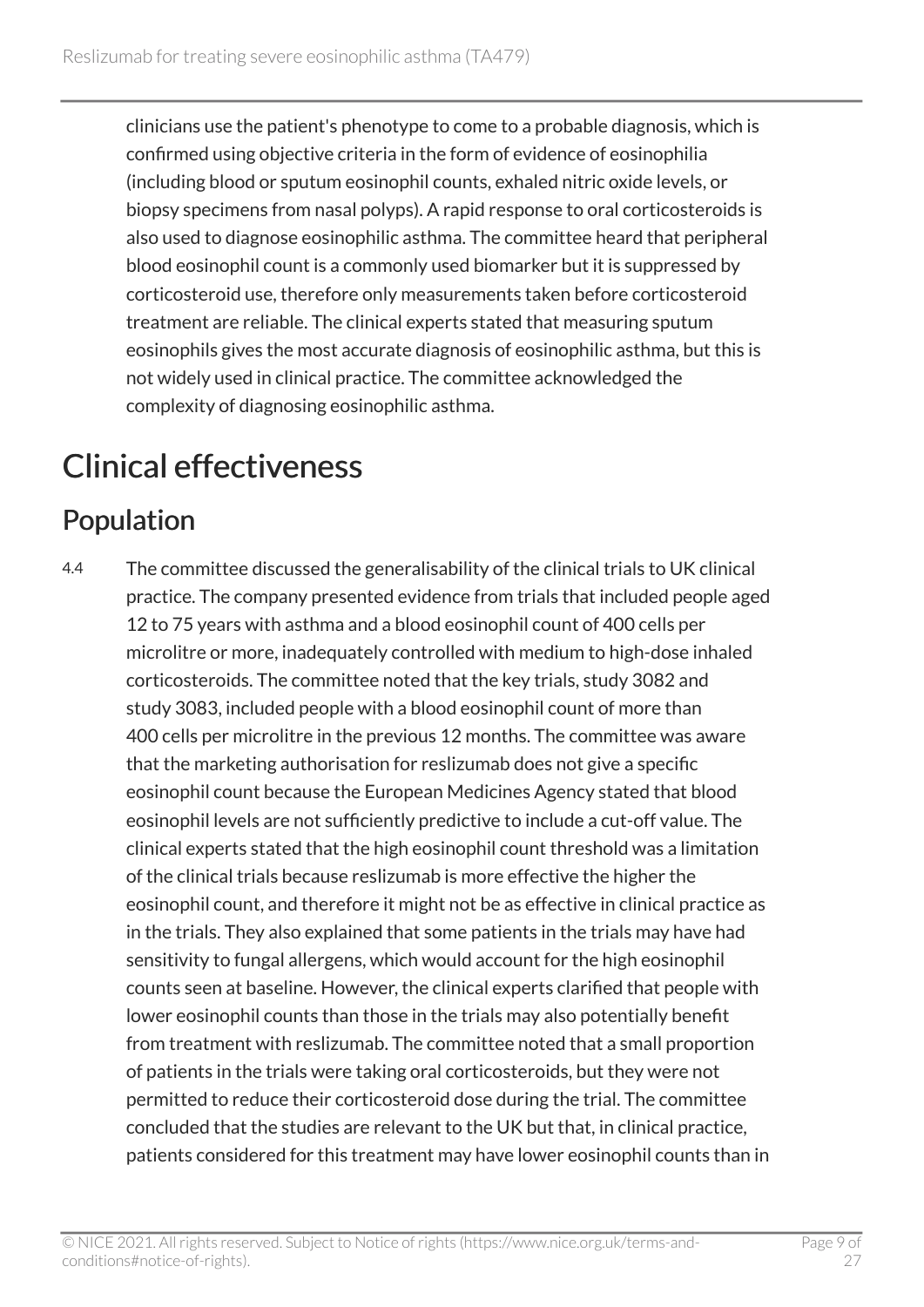the trials and a higher percentage will be on oral corticosteroids.

#### Frequency of exacerbations

- 4.5 The committee noted that study 3082 and study 3083 recruited people with 1 or more exacerbations in the previous year. It was aware that the company proposed, and presented a base-case cost-effectiveness analysis for, a restricted population including people with 3 or more exacerbations per year. The committee heard from the clinical experts that they would particularly like to have this treatment available for patients having maintenance oral corticosteroids who have 3 or more exacerbations per year. The committee also heard that the number of exacerbations in 1 year does not necessarily indicate future exacerbation rates, and that event rates vary in patients from year to year. It considered that this is a limitation of the trials, which looked at only 1 year in what is a variable and lifelong condition. However, the committee noted a comment from a consultee in response to the second consultation that previous exacerbations are a strong predictor of subsequent exacerbations. The committee concluded that a criterion based on the number of exacerbations was not unreasonable, and expressed the view that the more frequent the exacerbations, the greater the clinical need.
- 4.6 The committee discussed whether treatment with reslizumab would be appropriate for people who do not take maintenance oral corticosteroids. The clinical experts highlighted that probably at least 50% of patients on what were previously known as steps 4 or 5 of the British Thoracic Society and Scottish Intercollegiate Guidelines Network guidelines are having treatment with maintenance oral corticosteroids, but still have several exacerbations. The clinical experts explained that these people would be eligible for treatment with reslizumab but there are also other patients, who are not taking maintenance oral corticosteroids, who would benefit from reslizumab treatment. Patients who are not taking maintenance oral corticosteroids may have 1 of the following maintenance treatments in addition to high-dose inhaled corticosteroids: leukotriene receptor antagonists, theophylline, slow-release beta-2 agonists or tiotropium. The committee considered the clinical experts' statements that maintenance corticosteroids are an effective treatment for people with severe asthma, and that a proportion of people who are taking maintenance corticosteroids will still have uncontrolled severe eosinophilic asthma. The committee noted that there are limited data on the effectiveness of reslizumab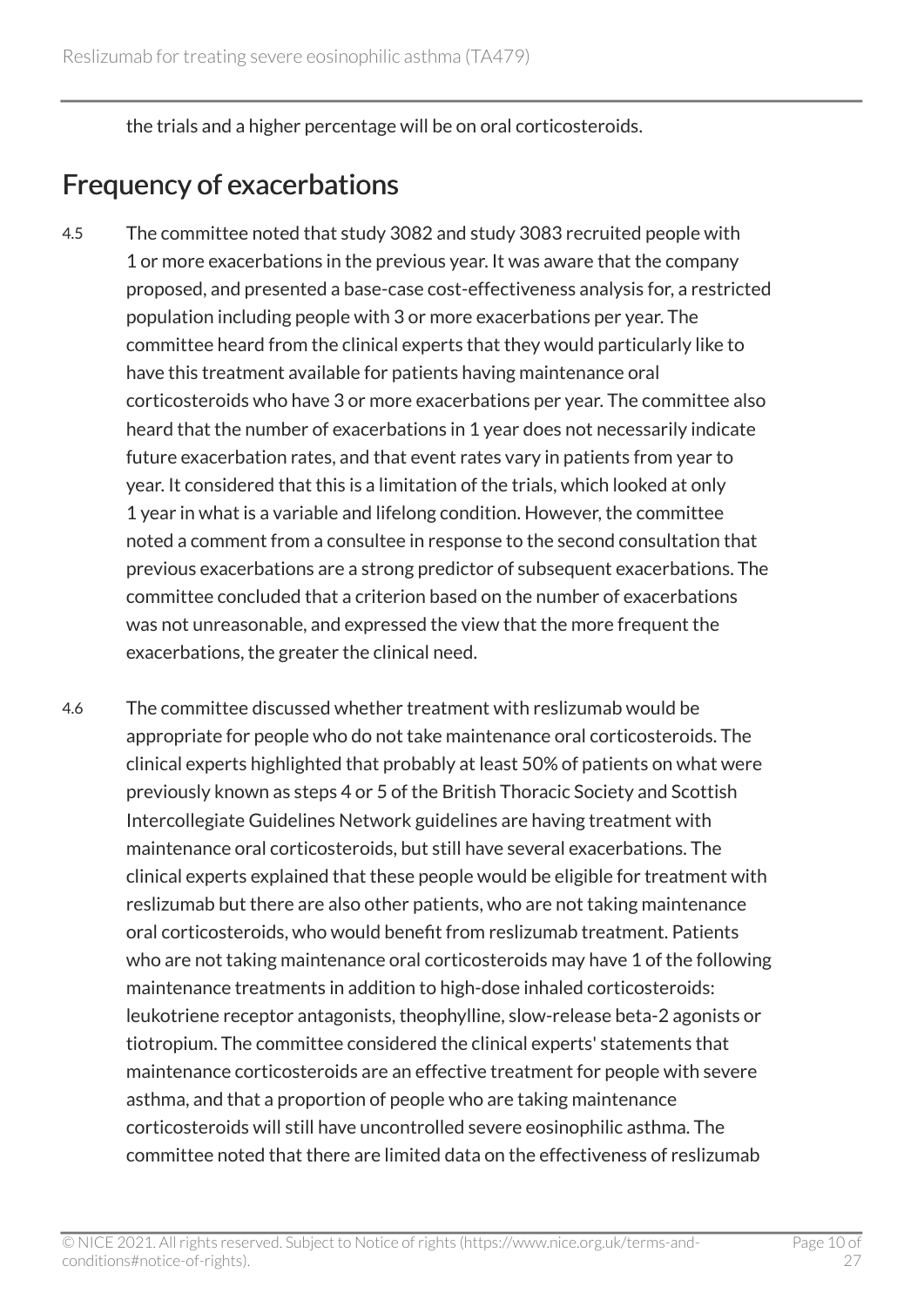in people who are on maintenance corticosteroids, because only 19% and 12% of people respectively in study 3082 and study 3083 fulfilled this criterion. The committee concluded that reslizumab may be considered for people who are not taking maintenance oral corticosteroids, but it would be most beneficial for people who have multiple exacerbations despite maintenance oral corticosteroid use.

#### Comparison with mepolizumab

4.7 The committee noted that at its first meeting, and in response to the first consultation, comparison with NICE's technology appraisal guidance on [mepolizumab](http://www.nice.org.uk/guidance/ta431) was raised as an issue. Several consultees stated the desirability of a recommendation that is the same for reslizumab and mepolizumab in terms of eosinophil count, number of exacerbations and oral corticosteroid usage. The committee noted that mepolizumab was not in the NICE scope as a comparator for this appraisal, and therefore no comparative data had been presented by the company. The committee acknowledged that clinicians might want to use reslizumab and mepolizumab interchangeably in clinical practice. However the company submission was based on the trial data for reslizumab, which differs from the evidence base for mepolizumab. The committee therefore had no information on the clinical and cost effectiveness of reslizumab in a population similar to that in the NICE guidance for mepolizumab; that is, people with an eosinophil count of 300 cells per microlitre, 4 or more exacerbations in a year, or taking continuous oral corticosteroids of at least the equivalent of prednisolone 5 mg per day over the previous 6 months. The committee concluded that it could only consider the data presented by the company, and it had no information that allowed it to make a recommendation for reslizumab in line with mepolizumab.

#### Direct comparison with best supportive care

4.8 The committee considered the results from the trials, including study 3082 and study 3083. It noted that reslizumab, compared with placebo, was associated with lower rates of clinically significant exacerbations. The committee concluded that, compared with placebo, reslizumab is effective in reducing the rate of clinically significant exacerbations.

#### <span id="page-10-0"></span>Indirect treatment comparison with omalizumab

4.9 The committee noted that the NICE scope included omalizumab as a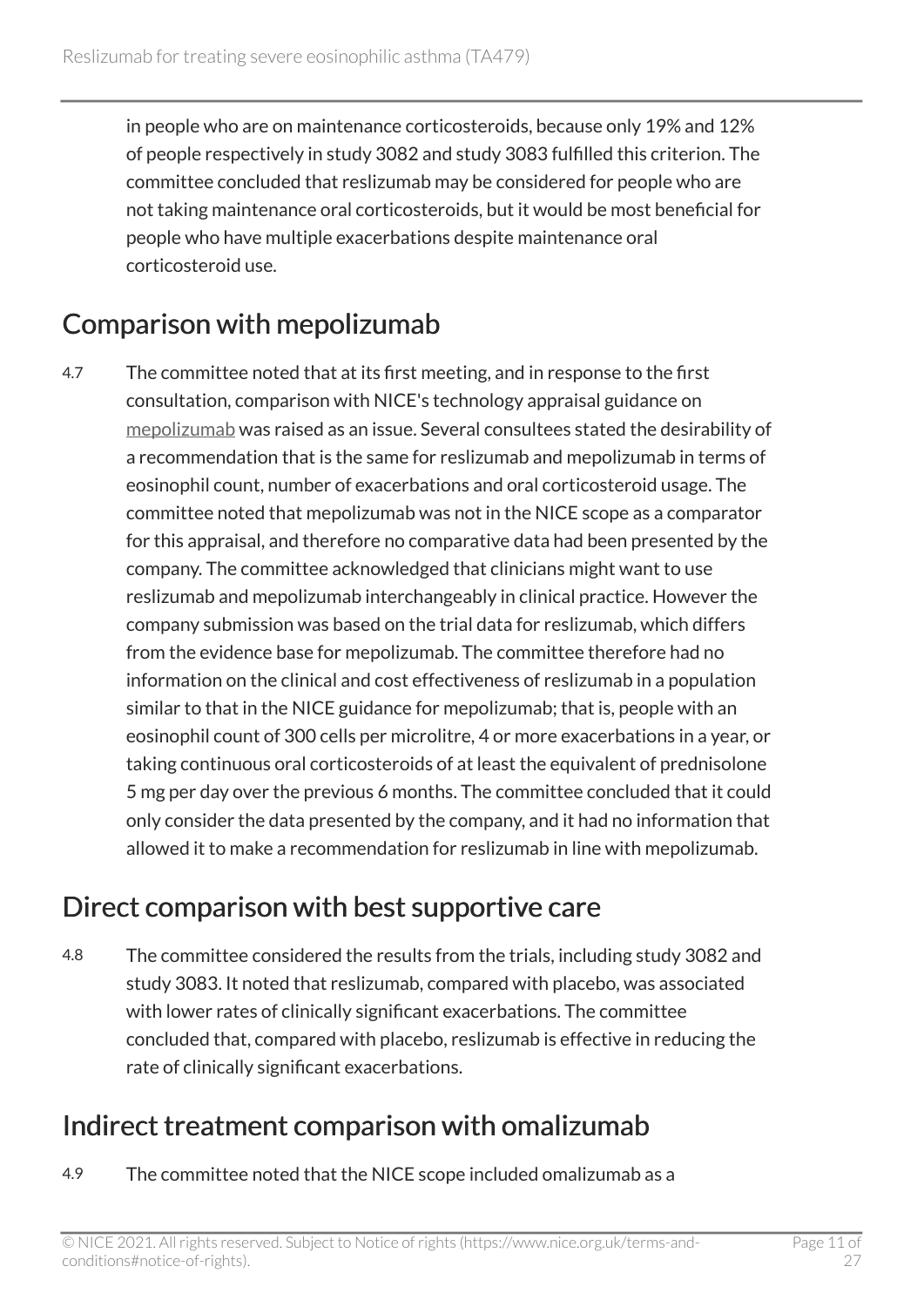comparator in a small 'overlap' population of people who also had severe persistent allergic IgE-mediated asthma, and therefore could have either reslizumab or omalizumab. It heard that clinicians would decide which drug is most appropriate based on the person's phenotype. For predominantly eosinophilic symptoms, such as nasal polyps and sinusitis, people would be offered reslizumab. However, the committee noted the comment from a consultee in response to the second consultation that reslizumab may not be more appropriate than omalizumab for this group. People with predominantly IgE-related symptoms, such as eczema and urticaria, would be offered omalizumab. The committee noted that the company had presented an indirect treatment comparison using data from study 3082 and study 3083 for reslizumab and from the INNOVATE and EXTRA trials for omalizumab. It noted that the company based its comparison on the full trial populations, but there are fundamental differences between them. The committee acknowledged that the 2 drugs have different mechanisms of action and different populations. It also considered that adjusting for these differences in the very small overlap population was unlikely to be robust. The committee concluded that the results from the company's indirect comparison of reslizumab with omalizumab were highly uncertain and not suitable for decision-making. The committee therefore did not consider this comparison further.

## <span id="page-11-0"></span>Cost effectiveness

4.10 The committee considered the company's cost-effectiveness analysis. It noted that the company's original base case was for reslizumab compared with standard care, for people with severe asthma who have had 3 or more exacerbations in the previous year. The committee noted that this is a subgroup of the overall trial population of people with severe asthma who have had 1 or more exacerbations in the previous year. The committee recalled its previous conclusion (see [section](#page-8-1) 4.4) that neither the trials, nor the base-case populations, accurately reflect patients in the UK who might be considered for reslizumab; people with severe disease despite optimised care, often with lower eosinophil counts than in the trials, and with higher rates of maintenance corticosteroid use. The committee noted that the company had also presented cost-effectiveness analyses comparing reslizumab with omalizumab. The committee recalled its previous conclusion (see  $section 4.9$ ) that the comparison with omalizumab is highly uncertain and not suitable for decision-making. The committee concluded that it would only consider the company's analysis for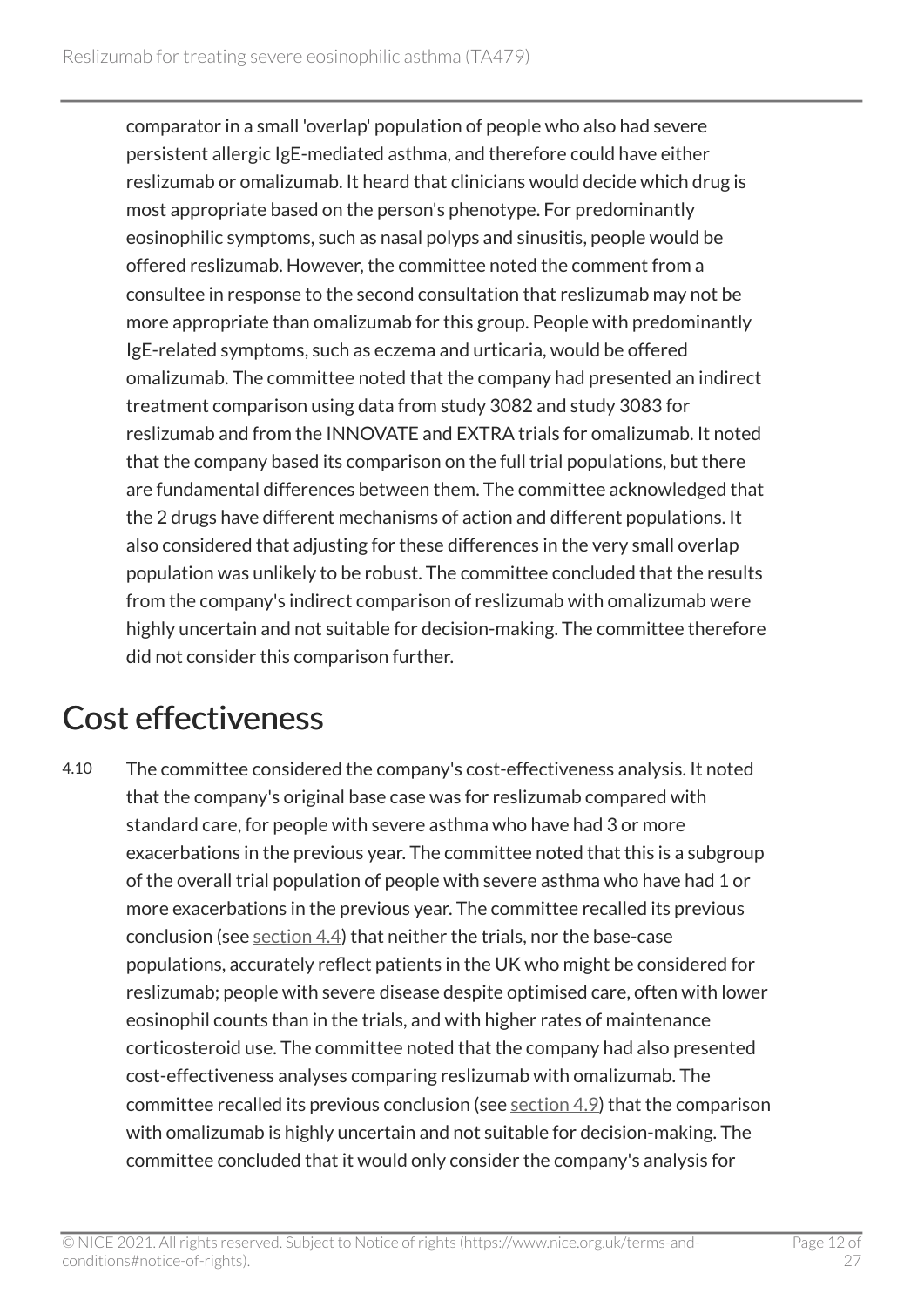reslizumab compared with best standard care using the results from study 3082 and study 3083.

#### Choice of standard care

4.11 The committee discussed the choice of standard care in the company's model. The committee was aware that the model did not incorporate stopping or reducing the dose of oral corticosteroids, because oral corticosteroid dose had been kept constant in the trials. It queried whether standard care with longterm maintenance oral corticosteroids is a more appropriate comparator than standard care with oral corticosteroids taken in short courses. The committee recalled the evidence from the clinical experts that 50% of patients with severe eosinophilic asthma may already be on maintenance oral corticosteroids. The clinical and patient experts stated that the long-term effects of oral corticosteroid treatment are serious and could become as problematic as the asthma itself (see [section](#page-6-1) 4.1). The clinical experts stated that some observational data exist on oral corticosteroid sparing and the costs associated with treating corticosteroid-induced complications. The committee noted that in response to the appraisal consultation documents the company had discussed the issues around oral corticosteroid sparing, but the model structure did not allow the costs and consequences of oral corticosteroid use to be incorporated. The committee agreed it would have liked to have seen some exploratory analysis around this issue to explore the potential benefit of reslizumab in reducing oral corticosteroid use and therefore the adverse effects associated with oral corticosteroids, as suggested by the clinical experts (see section 4.1). The committee also noted a comment received in response to consultation that there was an ongoing corticosteroid reduction trial. The committee heard from the company that a trial of a subcutaneous formulation of reslizumab, that examined the effect of oral corticosteroid sparing, had been requested by the regulators and was underway. The committee concluded that because more patients in UK clinical practice have maintenance oral corticosteroids than those in the trials, this potential benefit of reslizumab had not been taken into account in the cost-effectiveness analysis. It expressed interest in evidence in support of this proposed benefit when further trial data become available.

#### Exacerbation transition probabilities

4.12 The committee considered the company's approach to estimating transition probabilities between exacerbation states of the economic model. In the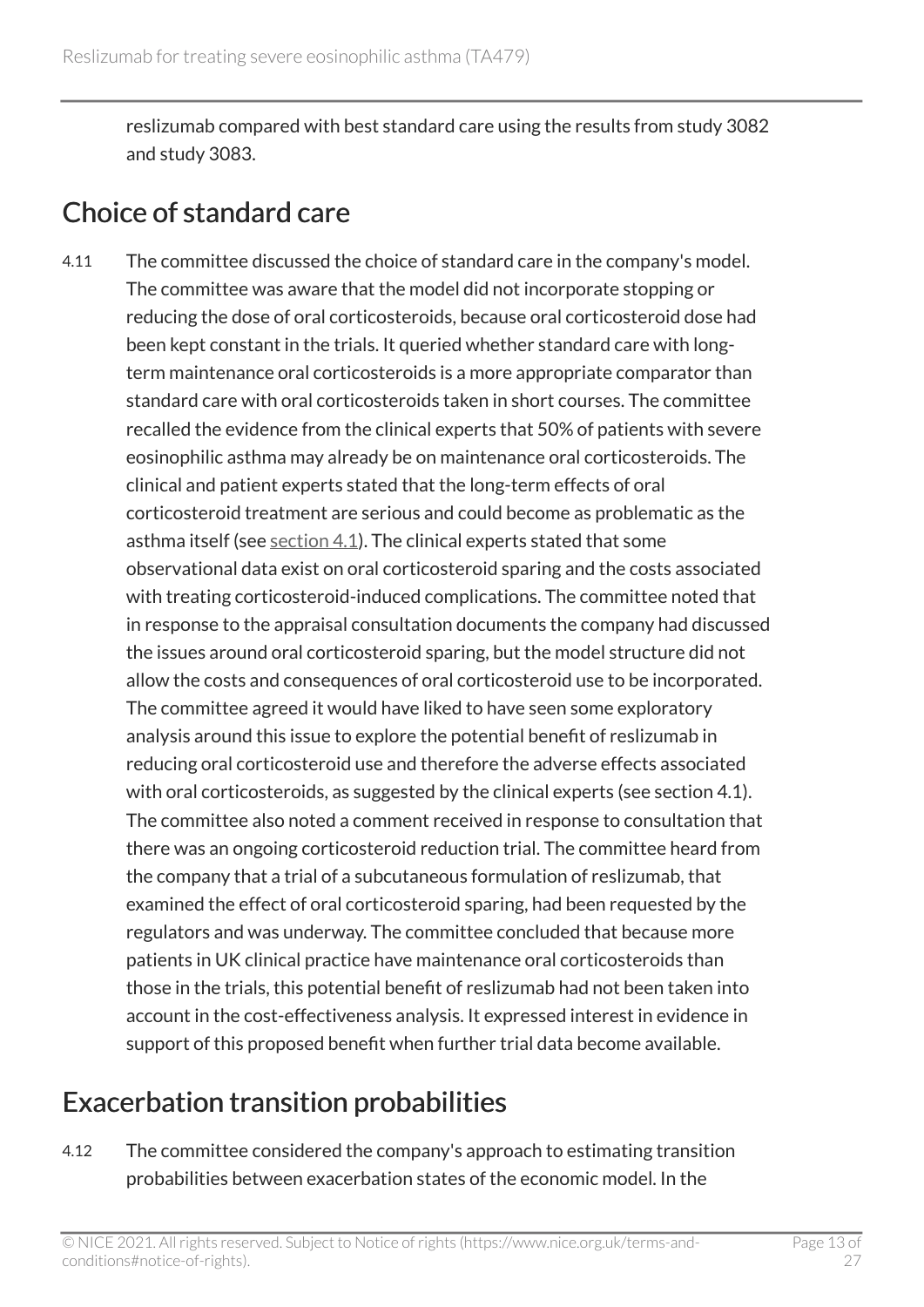original base case the company had noted that patients randomised to placebo, as well as those in the reslizumab arm of the trials, experienced a reduction in exacerbations. The company stated that this reflects a potential placebo effect. To account for this placebo effect, the company adjusted the estimates in both the placebo and the reslizumab arms. The committee heard from the clinical experts that patients in both arms of the trials would be carefully followed and monitored during the trial, so would have had optimised, closely supervised care, which they may not have had before entering the trial. This could account for at least some of the improvement, rather than it being a placebo effect. The committee agreed that improvement could reflect the benefit of optimised care, or regression to the mean. This would be likely to affect both arms, and the adjusted rates were no more likely than the unadjusted rates to reflect the true treatment benefit of reslizumab. The committee agreed that it would have preferred to see results from a model that used the observed (unadjusted) data from the relevant subgroup in the trials to determine the transition probabilities. In response to the second appraisal consultation document, the company provided a revised base-case analysis that did not include an upward adjustment in the exacerbation rate of the standard care arm, so closely reflected the actual baseline exacerbation rate seen in the trials. Transition probabilities used in the model submitted in response to the first appraisal document, but without the placebo adjustment, were incorporated in the company's revised base case. Based on these updated transition probabilities, the model used a mean annual exacerbation rate of 2.68 for standard care (instead of the previous value of 4.85) which the committee accepted was slightly lower than the mean rate of exacerbation of 2.73 reported in the placebo arms in the clinical trials. The committee concluded that this approach was in line with their original request and that the revised analysis was appropriate.

4.13 In response to consultation, the company highlighted that using the baseline exacerbation rate seen in the trials was likely to be conservative. It highlighted several UK studies that showed severe asthma patients attending specialised centres have a higher level of exacerbations than in their revised model. In response to the committee's previous concern around whether the higher rate of 4.85 exacerbations would apply to people with severe eosinophilic asthma, the company reported new evidence showing that patients with severe eosinophilic asthma had roughly similar exacerbation rates to patients with noneosinophilic asthma (although it acknowledged that the results lacked statistical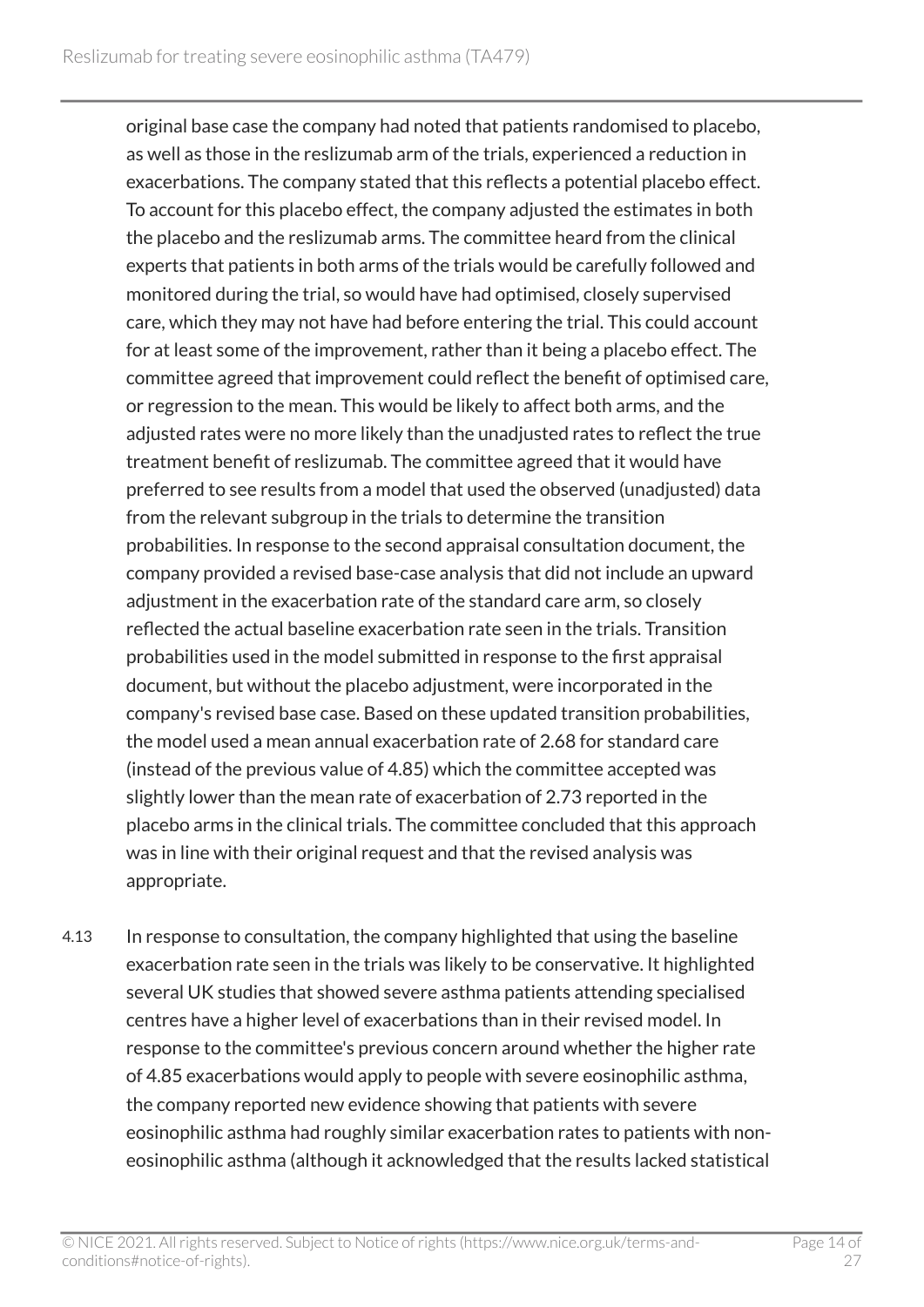significance). The company further explored this expected higher rate in a scenario analysis. This was based on the approach suggested by the evidence review group (ERG) in their previous report, in which the observed rate of exacerbation in the clinical trial (2.68) was assumed to apply for the duration of the trial (that is 1 year) and was then assumed to increase linearly over the following 9 years until the exacerbation rate of the 'real world' data (that is 4.85 exacerbations per year) was reached at year 10. The committee noted the company's evidence supporting higher exacerbation rates than seen in the clinical trials, but concluded that the most robust estimate of relative effectiveness was derived from the exacerbation rates shown in the clinical trials, and that this was the best available data for decision-making.

#### Duration of treatment

4.14 The committee discussed the duration of treatment with reslizumab assumed by the company in its model. The committee noted the company's algorithm that calculated the expected response at the end of the year based on an early response at 16 weeks. The clinical experts stated that patients would not routinely be assessed for response to reslizumab at 16 weeks because this is too early to assess the effect on exacerbations, and other measures would not be reliable enough. A more appropriate reassessment period would be 6 months, followed by annual reassessments. The clinical experts stated that if patients continued to benefit from treatment, they would remain on reslizumab indefinitely. In response to consultation the company showed that there is minimal difference in cost effectiveness for reassessment at 16 weeks, 6 months or 52 weeks. The committee also noted other consultation comments that patients on other asthma drugs are reassessed at 16 weeks and therefore it would be helpful to use this same reassessment time point for reslizumab. However, the committee noted a response to the second consultation that suggested 16 weeks was not appropriate for reslizumab and perhaps, given that reslizumab has the same mechanism of action as mepolizumab, a reassessment at 12 months would be more appropriate. The committee heard from the company that no rule for stopping treatment with reslizumab was incorporated in the economic model. But the company clarified that a proportion of patients were modelled to stop treatment at 16 weeks because of early response, and at 52 weeks for lack of clinical response, and that the summary of product characteristics for reslizumab says treatment should be reassessed at 12 months. The committee therefore concluded that reassessment at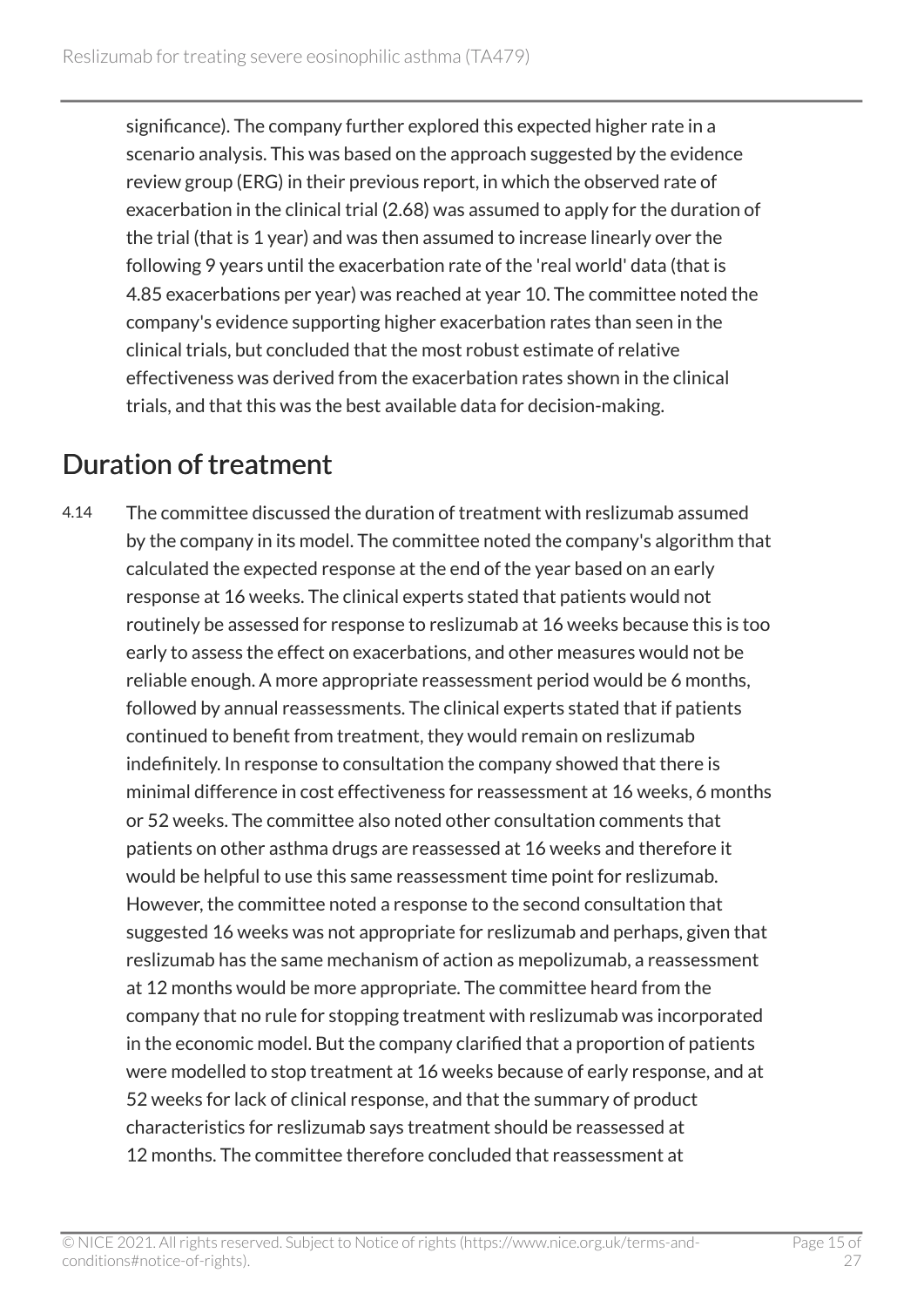12 months was the most appropriate.

#### Administration costs and drug wastage

- 4.15 The committee considered the administration costs used by the company in its model. The committee noted that in its response to the first consultation, the company updated the administration costs to reflect clinical practice. The committee concluded that the company had included more appropriate administration costs for reslizumab in its revised model.
- 4.16 The committee noted that reslizumab has a marketing authorisation at a dose of 3 mg/kg given intravenously every 4 weeks, using a 100-mg vial and a 25-mg vial. It was aware that the company had submitted a change in the summary of product characteristics to incorporate vial-based dosing by bodyweight, which had been accepted. The committee heard from the company that vial-based dosing would simplify the dose determination process and reduce preparation time, minimise wastage and reduce the total cost of treatment. This is because patients in each dosing group will have a dose slightly lower than the 3 mg/kg weight-based dosing. The company further highlighted that clinical response and efficacy would be maintained compared with weight-based dosing. The ERG considered this to be a reasonable approach and the committee concluded that vial-based dosing was appropriate.

#### Utility values

4.17 The committee discussed the estimates of utility in the model. The ERG's view was that the company's original base case should have used values mapped from AQLQ to EQ-5D, because the evidence came from the trials. In response to the first consultation, the company's revised base case used the ERG's preferred utility values. In response to the second consultation, the company updated the mean utility values for the severe exacerbation health state. Post-hoc analyses from the clinical trials showed that patients with severe eosinophilic asthma, with 3 or more exacerbations in the previous year, had a lower mean duration for a severe exacerbation in the reslizumab arm compared with the placebo arm. The committee noted that based on this information, the company changed the utility value of 0.51 for both reslizumab and best supportive care for the duration of the full model cycle (4 weeks) in the severe exacerbation state to 0.54 for reslizumab and 0.50 for best supportive care. The ERG highlighted the uncertainty in these utility value estimates because of the lack of robust health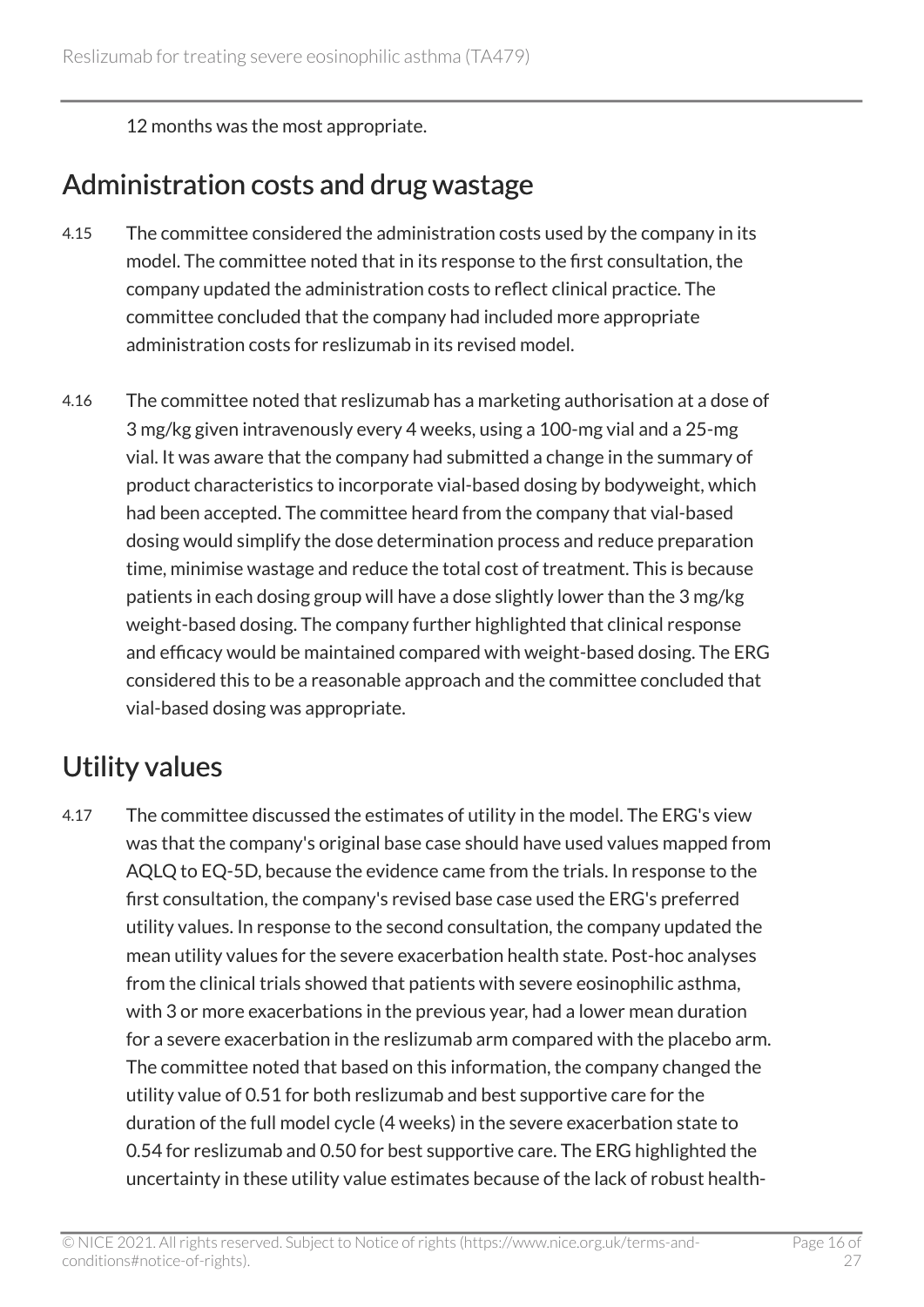related quality-of-life data, but considered the calculation to be appropriate. It further noted that the revised utility values had only a minor effect on the cost effectiveness. The committee therefore accepted the revised utility value estimates for severe exacerbations.

#### Incremental cost-effectiveness results

4.18 The company presented its revised base case, in response to consultation, taking into account the revised patient access scheme discount applied to reslizumab compared with best standard care. The company's base-case deterministic incremental cost-effectiveness ratio (ICER) for people with 3 or more exacerbations in the previous 12 months is £29,870 per quality-adjusted life year (QALY) gained and the probabilistic ICER for people with 3 or more exacerbations in the previous 12 months is £27,509 per QALY gained. The committee again noted comments from consultees which highlighted the need to see the oral corticosteroid sparing effect of reslizumab being captured in the economic model. It was aware that there are limited data supporting the potential benefits of interleukin-5 inhibitors in reducing oral corticosteroids. The committee concluded that, had the potential benefits of oral corticosteroid sparing been included in the economic analysis, the most plausible ICER for reslizumab could be slightly lower and any future data on this would be welcomed. The committee agreed that reslizumab could be considered a costeffective use of NHS resources and concluded that reslizumab, as an add-on therapy, could be recommended as an option for treating severe eosinophilic asthma that is inadequately controlled despite maintenance therapy with highdose inhaled corticosteroids, only if the blood eosinophil count has been 400 cells per microlitre or more and the person has had 3 or more asthma exacerbations in the previous 12 months.

## <span id="page-16-0"></span>Pharmaceutical Price Regulation Scheme

4.19 The committee was aware of NICE's position statement on the Pharmaceutical Price Regulation Scheme (PPRS) 2014, and in particular the PPRS payment mechanism. It accepted the conclusion 'that the 2014 PPRS payment mechanism should not, as a matter of course, be regarded as a relevant consideration in its assessment of the cost effectiveness of branded medicines'. The committee heard nothing to suggest that there is any basis for taking a different view in this appraisal. It therefore concluded that the PPRS payment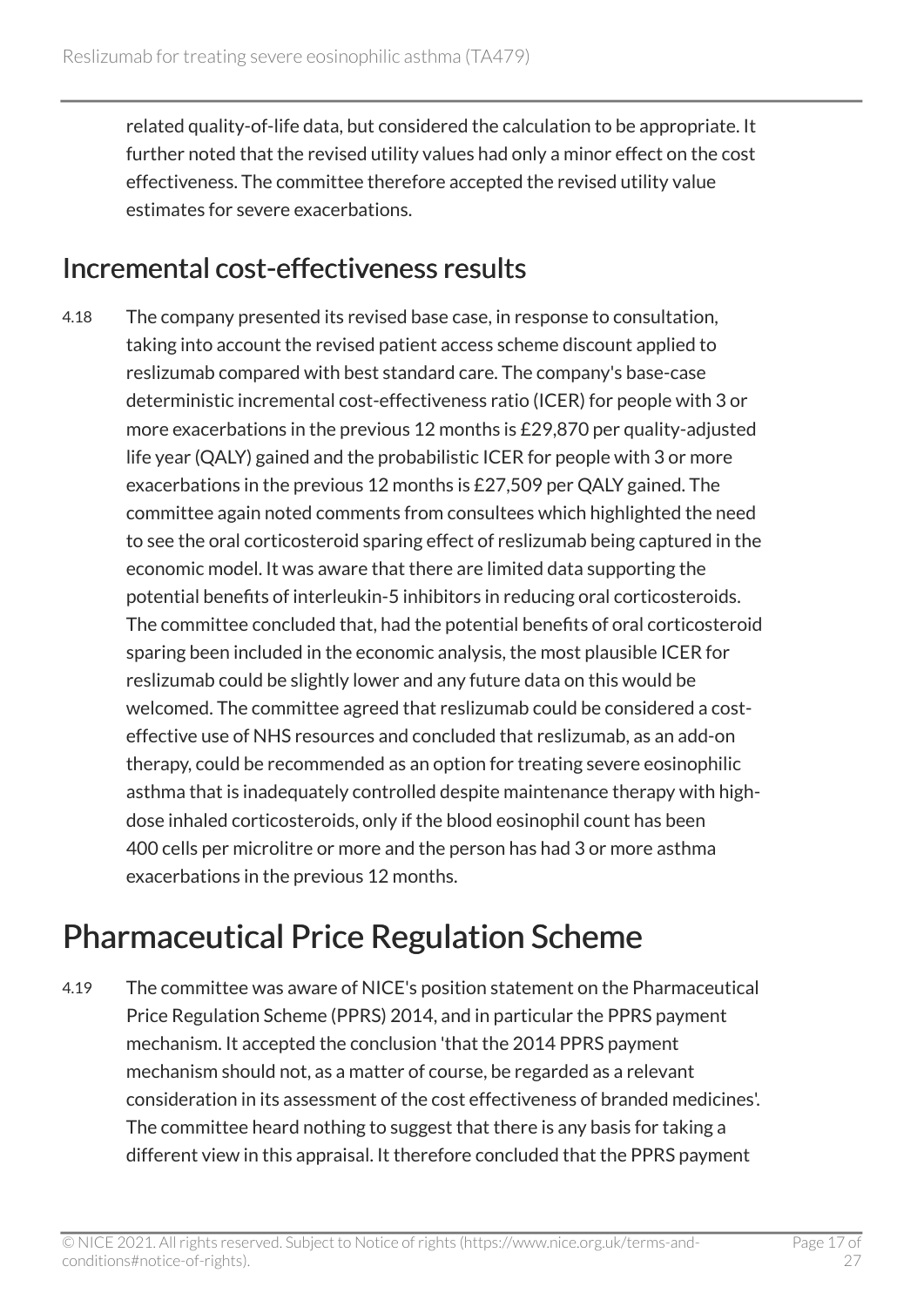mechanism was not relevant in considering the cost effectiveness of the technology in this appraisal.

### <span id="page-17-0"></span>Innovation

4.20 The committee heard from stakeholders that reslizumab is innovative in its potential to make a significant and substantial effect on health-related benefits. The committee heard from the clinical experts that there are few treatments for severe eosinophilic asthma that have the potential to reduce corticosteroid use. It noted that it had not seen any evidence on preventing or delaying the use of maintenance oral corticosteroids but heard from the clinicians that this is an important aim of treatment with reslizumab. The committee agreed that some benefits related to avoiding the significant adverse effects of oral corticosteroid use had not been fully captured in the QALY calculations. The committee also considered that there were benefits to carers, which may not have been captured in the QALY calculation. The committee therefore agreed that reslizumab could be considered innovative.

### <span id="page-17-1"></span>Summary of appraisal committee's key conclusions

| TA479          | Appraisal title: Reslizumab for treating severe eosinophilic asthma | Section |
|----------------|---------------------------------------------------------------------|---------|
| Key conclusion |                                                                     |         |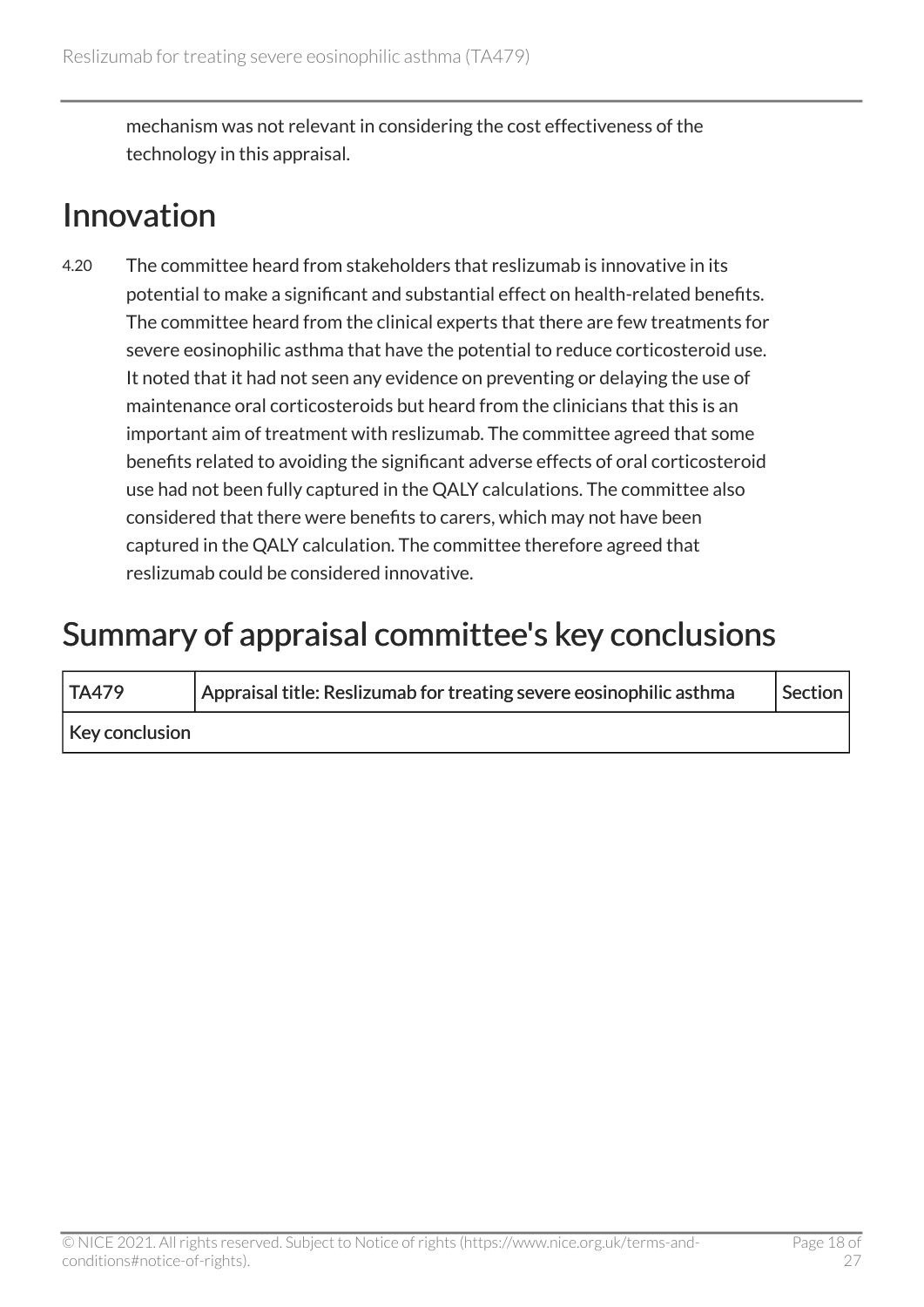| Reslizumab, as an add-on therapy, is recommended as an option for the treatment of<br>1.1,<br>severe eosinophilic asthma that is inadequately controlled in adults despite<br>1.2,<br>4.18<br>maintenance therapy with high-dose inhaled corticosteroids plus another drug, only if:                                                                                                                                                                                                                                                                                                                                                |                                                                                                                                                                                                                                                                                                                                          |     |
|-------------------------------------------------------------------------------------------------------------------------------------------------------------------------------------------------------------------------------------------------------------------------------------------------------------------------------------------------------------------------------------------------------------------------------------------------------------------------------------------------------------------------------------------------------------------------------------------------------------------------------------|------------------------------------------------------------------------------------------------------------------------------------------------------------------------------------------------------------------------------------------------------------------------------------------------------------------------------------------|-----|
| the blood eosinophil count has been recorded as 400 cells per microlitre or more                                                                                                                                                                                                                                                                                                                                                                                                                                                                                                                                                    |                                                                                                                                                                                                                                                                                                                                          |     |
| the person has had 3 or more severe asthma exacerbations needing systemic<br>corticosteroids in the past 12 months and                                                                                                                                                                                                                                                                                                                                                                                                                                                                                                              |                                                                                                                                                                                                                                                                                                                                          |     |
| the company provides reslizumab with the discount agreed in the patient access<br>scheme.                                                                                                                                                                                                                                                                                                                                                                                                                                                                                                                                           |                                                                                                                                                                                                                                                                                                                                          |     |
| At 12 months:                                                                                                                                                                                                                                                                                                                                                                                                                                                                                                                                                                                                                       |                                                                                                                                                                                                                                                                                                                                          |     |
|                                                                                                                                                                                                                                                                                                                                                                                                                                                                                                                                                                                                                                     | stop reslizumab if the asthma has not responded adequately or                                                                                                                                                                                                                                                                            |     |
| continue reslizumab if the asthma has responded adequately and assess response<br>each year.                                                                                                                                                                                                                                                                                                                                                                                                                                                                                                                                        |                                                                                                                                                                                                                                                                                                                                          |     |
| Combining all the amendments including no adjustment for clinical rate of<br>exacerbations, updated utility values, vial-based dosing and enhanced patient access<br>scheme, the resulting incremental cost-effectiveness ratio (ICER) is £29,870 per<br>quality-adjusted life year (QALY) gained for people with 3 or more exacerbations in the<br>previous year. The committee concluded that, had the potential benefits of oral<br>corticosteroid sparing been included in the economic analysis, the most plausible ICER<br>for reslizumab could be slightly lower and any future data on this would be very much<br>welcomed. |                                                                                                                                                                                                                                                                                                                                          |     |
| <b>Current practice</b>                                                                                                                                                                                                                                                                                                                                                                                                                                                                                                                                                                                                             |                                                                                                                                                                                                                                                                                                                                          |     |
| Clinical need<br>of patients,<br>including the<br>availability of<br>alternative<br>treatments                                                                                                                                                                                                                                                                                                                                                                                                                                                                                                                                      | The committee understood that people with severe eosinophilic<br>asthma on optimised treatment described in the high-dose inhaled<br>therapies (previously step 4) or continuous and frequent use of oral<br>corticosteroids (previously step 5) stages of the guidelines would be<br>considered eligible for treatment with reslizumab. | 4.2 |
| The technology                                                                                                                                                                                                                                                                                                                                                                                                                                                                                                                                                                                                                      |                                                                                                                                                                                                                                                                                                                                          |     |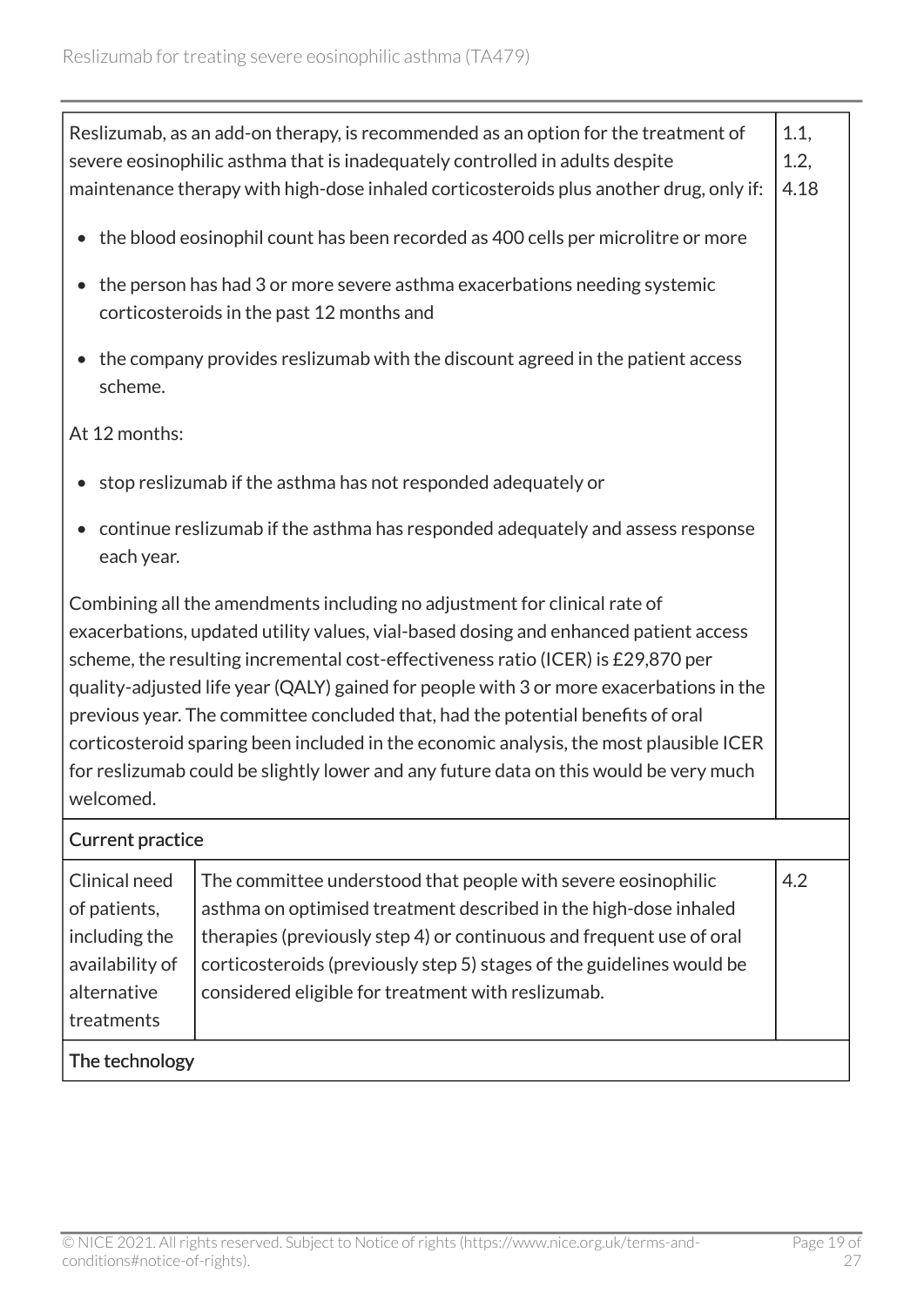| Proposed<br>benefits of the<br>technology<br>How<br>innovative is<br>the<br>technology in<br>its potential to<br>make a<br>significant and<br>substantial<br>impact on<br>health-related<br>benefits? | The committee concluded that, compared with placebo, reslizumab is<br>effective in reducing the rate of clinically significant exacerbations.<br>The committee heard from stakeholders that reslizumab is innovative<br>in its potential to make a significant and substantial effect on health-<br>related benefits. It also heard from the clinical experts that there are<br>few treatments for severe eosinophilic asthma that have the potential<br>to reduce corticosteroid use.                                                | 4.8,<br>4.20   |
|-------------------------------------------------------------------------------------------------------------------------------------------------------------------------------------------------------|---------------------------------------------------------------------------------------------------------------------------------------------------------------------------------------------------------------------------------------------------------------------------------------------------------------------------------------------------------------------------------------------------------------------------------------------------------------------------------------------------------------------------------------|----------------|
| What is the<br>position of the<br>treatment in<br>the pathway<br>of care for the<br>condition?                                                                                                        | The committee concluded that treatment with reslizumab may be<br>considered for people who are not taking maintenance oral<br>corticosteroids, but that it would be most beneficial for people who<br>have multiple exacerbations despite maintenance oral corticosteroid<br>use.                                                                                                                                                                                                                                                     | 4.6            |
| Adverse<br>reactions                                                                                                                                                                                  | The most common adverse reaction is increased blood creatine<br>phosphokinase, which is transient and asymptomatic.                                                                                                                                                                                                                                                                                                                                                                                                                   | $\overline{2}$ |
|                                                                                                                                                                                                       | <b>Evidence for clinical effectiveness</b>                                                                                                                                                                                                                                                                                                                                                                                                                                                                                            |                |
| Availability,<br>nature and<br>quality of<br>evidence                                                                                                                                                 | The committee noted that there is limited data on the effectiveness of<br>reslizumab in people who are on maintenance corticosteroids,<br>because only 19% and 12% of people respectively in study 3082 and<br>study 3083 fulfilled this criterion. The committee concluded that<br>treatment with reslizumab may be considered for people who are not<br>taking maintenance oral corticosteroids, but that it would be most<br>beneficial for people who have multiple exacerbations despite<br>maintenance oral corticosteroid use. | 4.6            |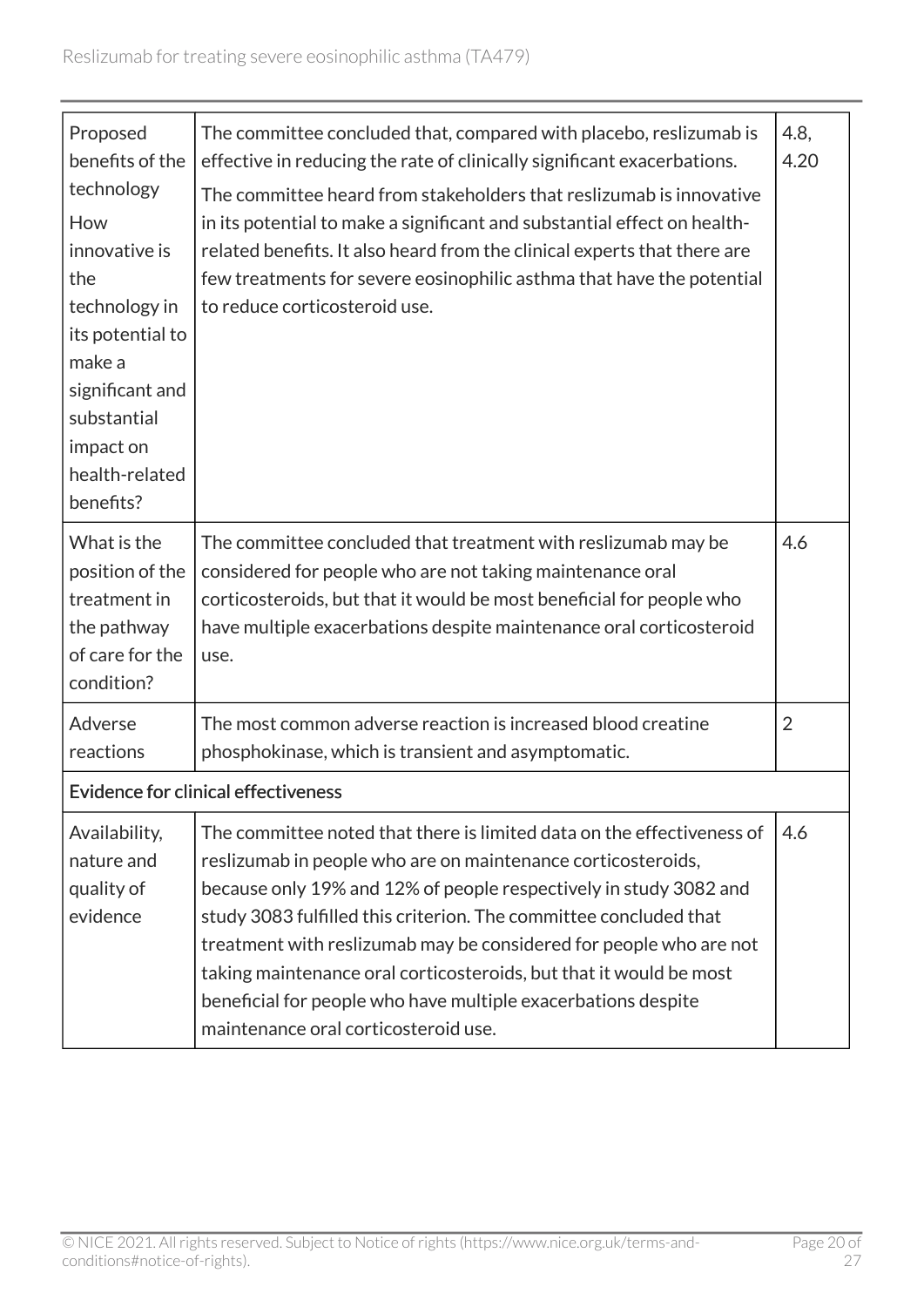| Relevance to<br>general<br>clinical<br>practice in the<br><b>NHS</b>                                                        | The committee concluded that study 3082 and study 3083 are<br>relevant to the UK but that, in clinical practice, patients considered for<br>reslizumab may have lower eosinophil counts than in the trials and a<br>higher percentage will be on oral corticosteroids.                                                                                                                                                                                                                                                                                                                                                                                                                                                                                                                                                                                                                                                                                                                                          | 4.4      |
|-----------------------------------------------------------------------------------------------------------------------------|-----------------------------------------------------------------------------------------------------------------------------------------------------------------------------------------------------------------------------------------------------------------------------------------------------------------------------------------------------------------------------------------------------------------------------------------------------------------------------------------------------------------------------------------------------------------------------------------------------------------------------------------------------------------------------------------------------------------------------------------------------------------------------------------------------------------------------------------------------------------------------------------------------------------------------------------------------------------------------------------------------------------|----------|
| Uncertainties<br>generated by<br>the evidence                                                                               | The committee heard from the clinical experts that they would<br>particularly like to have this treatment available for patients having<br>maintenance oral corticosteroids who have 3 or more exacerbations<br>per year. The committee also heard that the number of exacerbations<br>in 1 year is not necessarily indicative of future exacerbation rates, and<br>that event rates vary in patients from year to year. It considered that<br>this is a limitation of the trials, which looked at only 1 year in what is a<br>variable and lifelong condition. However, the committee noted a<br>comment from a consultee in response to the second consultation that<br>previous exacerbations are a strong predictor of subsequent<br>exacerbations.<br>The committee concluded that the results from the company's indirect<br>comparison of reslizumab with omalizumab were highly uncertain and<br>not suitable for decision-making. The committee therefore did not<br>consider this comparison further. | 4.5, 4.9 |
| Are there any<br>clinically<br>relevant<br>subgroups for<br>which there is<br>evidence of<br>differential<br>effectiveness? | The committee concluded that patients with more exacerbations have<br>a higher clinical need.                                                                                                                                                                                                                                                                                                                                                                                                                                                                                                                                                                                                                                                                                                                                                                                                                                                                                                                   | 4.5      |
| Estimate of<br>the size of the<br>clinical<br>effectiveness<br>including<br>strength of<br>supporting<br>evidence           | The committee concluded that, compared with placebo, reslizumab is<br>effective in reducing the rate of clinically significant exacerbations.                                                                                                                                                                                                                                                                                                                                                                                                                                                                                                                                                                                                                                                                                                                                                                                                                                                                   | 4.8      |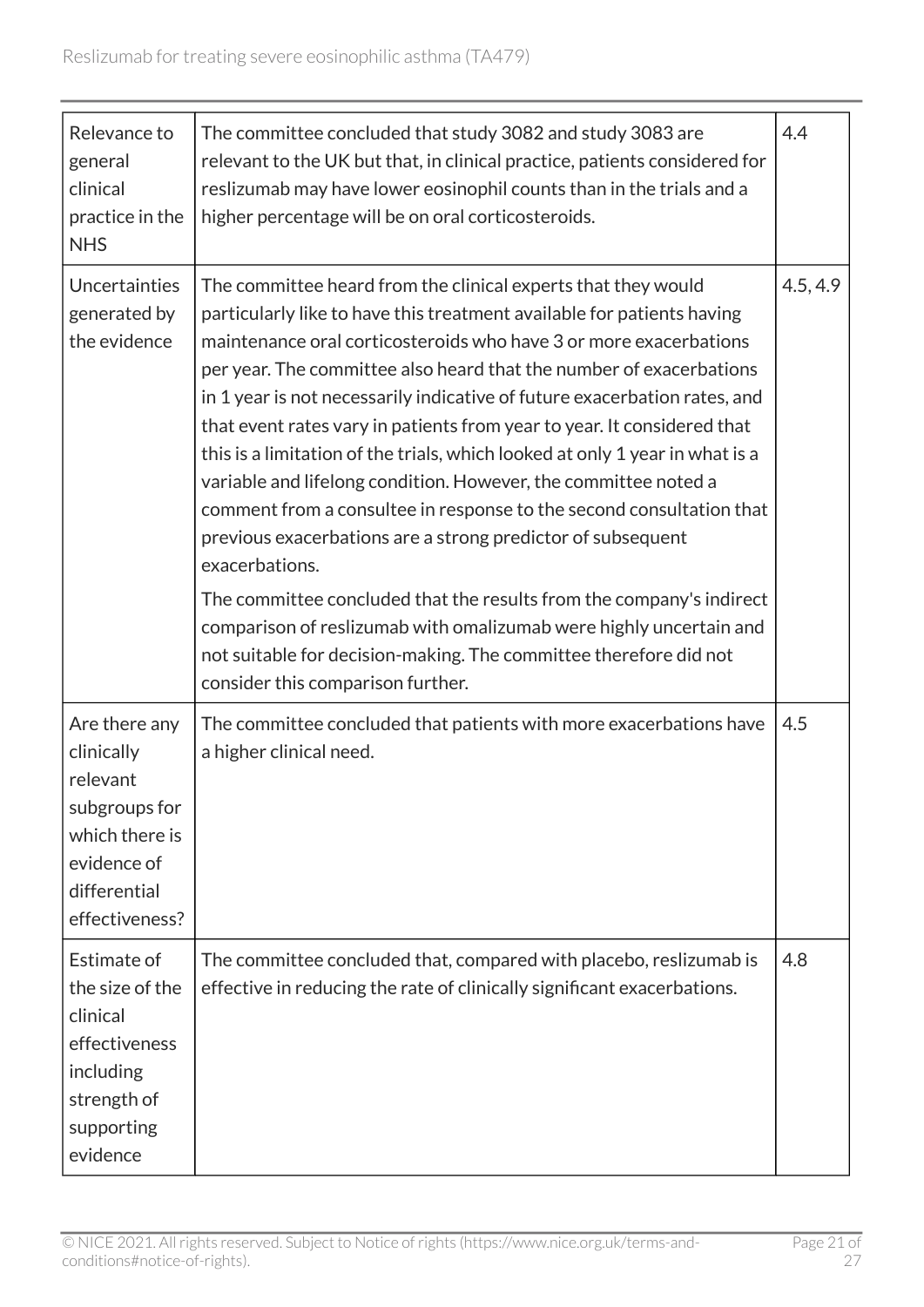| <b>Evidence for cost effectiveness</b>                                                                  |                                                                                                                                                                                                                                                                                                                                                                                                                                                                                                                                                                                                                                                                                                                                                                                                                                                                                                                                                                                                                                                                                                                                                                                                                                                                                                                                                                                                                                                                                                                                                                                    |               |
|---------------------------------------------------------------------------------------------------------|------------------------------------------------------------------------------------------------------------------------------------------------------------------------------------------------------------------------------------------------------------------------------------------------------------------------------------------------------------------------------------------------------------------------------------------------------------------------------------------------------------------------------------------------------------------------------------------------------------------------------------------------------------------------------------------------------------------------------------------------------------------------------------------------------------------------------------------------------------------------------------------------------------------------------------------------------------------------------------------------------------------------------------------------------------------------------------------------------------------------------------------------------------------------------------------------------------------------------------------------------------------------------------------------------------------------------------------------------------------------------------------------------------------------------------------------------------------------------------------------------------------------------------------------------------------------------------|---------------|
| Availability<br>and nature of<br>evidence                                                               | The committee noted that the company had presented cost-<br>effectiveness analyses comparing reslizumab with omalizumab but<br>that the comparison with omalizumab is highly uncertain and not<br>suitable for decision-making. The committee concluded that it would<br>only consider the company's analysis for reslizumab compared with<br>best standard care using the results from study 3082 and study 3083.                                                                                                                                                                                                                                                                                                                                                                                                                                                                                                                                                                                                                                                                                                                                                                                                                                                                                                                                                                                                                                                                                                                                                                 | 4.9           |
| Uncertainties<br>around and<br>plausibility of<br>assumptions<br>and inputs in<br>the economic<br>model | In response to the second appraisal document, and in line with the<br>committee's preference, the company provided a revised base-case<br>analysis that did not include an upward adjustment in the<br>exacerbation rate of the standard care arm. Transition probabilities<br>used in the model submitted in response to the first appraisal<br>document, but without the placebo adjustment, were incorporated in<br>the revised base case. Based on these updated transition probabilities<br>the model used a mean annual exacerbation rate of 2.68 for standard<br>care (instead of the previous value of 4.85), which the committee<br>accepted was slightly lower than the mean rate of exacerbation of<br>2.73 reported in the placebo arms in the clinical trials. The committee<br>concluded that this approach was in line with their original request<br>and that the revised analyses was appropriate.<br>The company stated, in its response to consultation, that using the<br>baseline exacerbation rate seen in the trials was likely to be<br>conservative, and it highlighted several UK studies that showed<br>patients with severe asthma were attending specialised centres. The<br>committee noted the evidence supplied by the company in support of<br>higher exacerbation rates than seen in the clinical trials, but concluded<br>that the most robust estimate of relative effectiveness was derived<br>from the exacerbation rates shown in the properly conducted clinical<br>trials, and that this was the best available data for decision-making. | 4.12,<br>4.13 |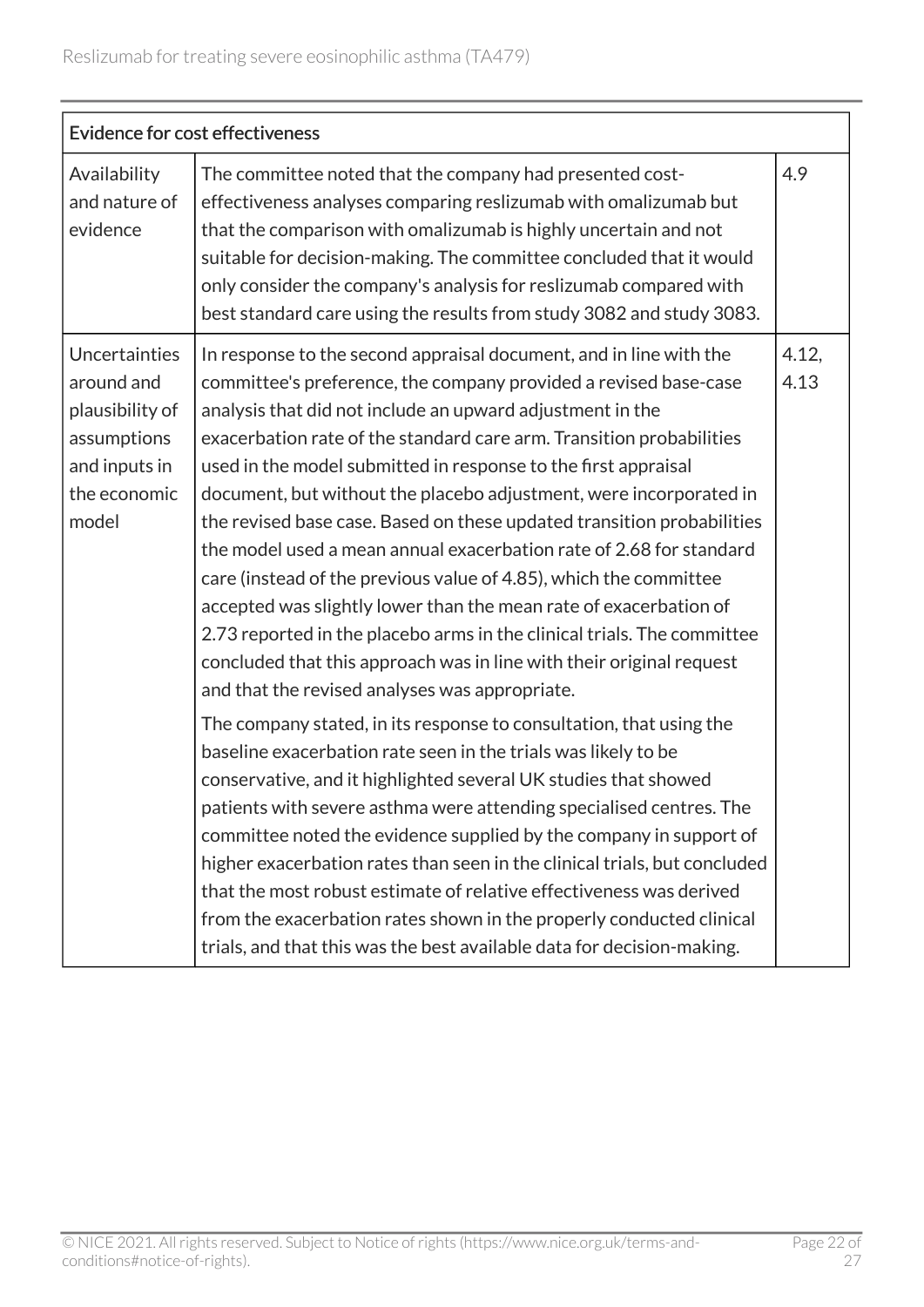| Incorporation<br>of health-<br>related<br>quality-of-life<br>benefits and<br>utility values<br>Have any<br>potential<br>significant and<br>substantial<br>health-related<br>benefits been<br>identified that<br>were not<br>included in the<br>economic<br>model, and<br>how have they<br>been<br>considered? | The committee noted that based on information from post-hoc<br>analyses, the company changed the utility value of 0.51 for both<br>reslizumab and best supportive care for duration of the full model<br>cycle (4 weeks) in the severe exacerbation state to utility values of<br>0.54 for reslizumab and 0.50 for the best supportive care arm.<br>Because the revision of the utility values for severe exacerbations has<br>only a minor effect on the cost effectiveness, the committee accepted<br>the additional updated utility value estimates for severe<br>exacerbations.<br>It was aware that the model did not incorporate stopping or reducing<br>the dose of oral corticosteroids, because the dose had been kept<br>constant in the trials. The committee concluded that because more<br>patients in UK clinical practice have maintenance oral corticosteroids<br>than those in the trials, it would have liked to have seen some<br>exploratory analysis around this issue because this is a potential<br>benefit of reslizumab. | 4.17,<br>4.11 |
|---------------------------------------------------------------------------------------------------------------------------------------------------------------------------------------------------------------------------------------------------------------------------------------------------------------|---------------------------------------------------------------------------------------------------------------------------------------------------------------------------------------------------------------------------------------------------------------------------------------------------------------------------------------------------------------------------------------------------------------------------------------------------------------------------------------------------------------------------------------------------------------------------------------------------------------------------------------------------------------------------------------------------------------------------------------------------------------------------------------------------------------------------------------------------------------------------------------------------------------------------------------------------------------------------------------------------------------------------------------------------|---------------|
| Are there<br>specific<br>groups of<br>people for<br>whom the<br>technology is<br>particularly<br>cost effective?                                                                                                                                                                                              | For the specific group of people with more than 3 exacerbations in the<br>previous 12 months, the ICER was in the range considered to be a<br>cost-effective use of NHS resources.                                                                                                                                                                                                                                                                                                                                                                                                                                                                                                                                                                                                                                                                                                                                                                                                                                                                | 4.18          |
| What are the<br>key drivers of<br>cost<br>effectiveness?                                                                                                                                                                                                                                                      | The calculation and choice of exacerbation transition probabilities<br>were the key drivers of cost effectiveness for reslizumab compared<br>with best supportive care.                                                                                                                                                                                                                                                                                                                                                                                                                                                                                                                                                                                                                                                                                                                                                                                                                                                                           | 4.12          |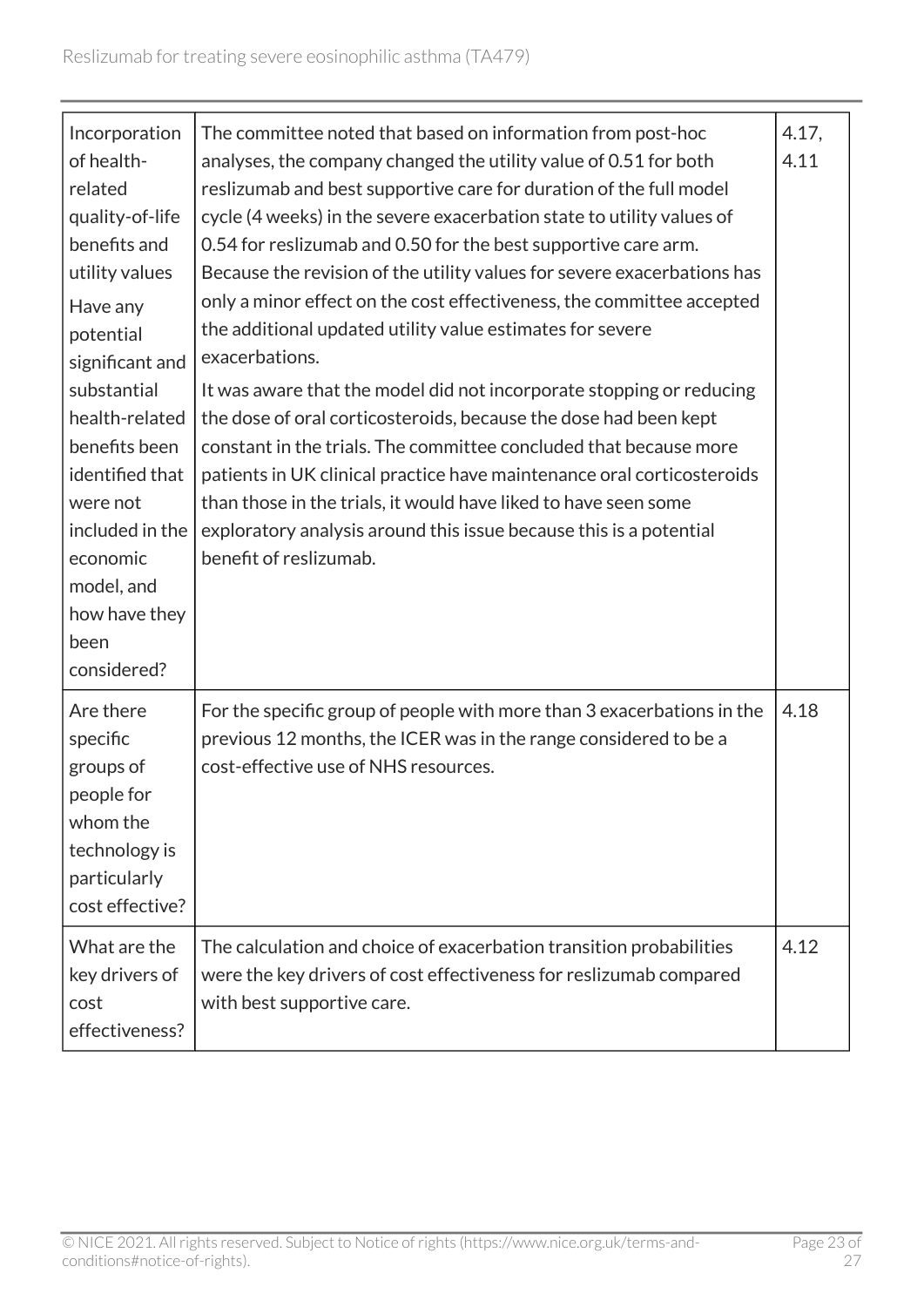| Most likely<br>cost-<br>effectiveness<br>estimate<br>(given as an<br>ICER) | By combining all the amendments including no adjustment for clinical<br>rate of exacerbations, updated utility values, vial-based dosing and<br>enhanced patient access scheme, the resulting ICER is £29,870 per<br>QALY gained for people with 3 or more exacerbations in the previous<br>year. The committee concluded that, had the potential benefits of oral<br>corticosteroid sparing been included in the economic analysis, the<br>most plausible ICER for reslizumab could be slightly lower and any<br>future data on this would be very much welcomed. The committee<br>agreed that reslizumab could be considered a cost-effective use of<br>NHS resources. It concluded that reslizumab, as an add-on therapy,<br>could be recommended as an option for treating severe eosinophilic<br>asthma inadequately controlled despite maintenance therapy with<br>high-dose inhaled corticosteroids, only if the blood eosinophil count<br>has been recorded as 400 cells per microlitre or more and the person<br>has had 3 or more asthma exacerbations in the previous 12 months. | 4.18 |
|----------------------------------------------------------------------------|---------------------------------------------------------------------------------------------------------------------------------------------------------------------------------------------------------------------------------------------------------------------------------------------------------------------------------------------------------------------------------------------------------------------------------------------------------------------------------------------------------------------------------------------------------------------------------------------------------------------------------------------------------------------------------------------------------------------------------------------------------------------------------------------------------------------------------------------------------------------------------------------------------------------------------------------------------------------------------------------------------------------------------------------------------------------------------------------|------|
|                                                                            | Additional factors taken into account                                                                                                                                                                                                                                                                                                                                                                                                                                                                                                                                                                                                                                                                                                                                                                                                                                                                                                                                                                                                                                                       |      |
| Patient access<br>schemes<br>(PPRS)                                        | A patient access scheme discount was applied to the ICERs presented<br>by the company and the evidence review group (ERG) for reslizumab<br>compared with best standard care.                                                                                                                                                                                                                                                                                                                                                                                                                                                                                                                                                                                                                                                                                                                                                                                                                                                                                                               | 4.18 |
| End-of-life<br>considerations                                              | Not applicable.                                                                                                                                                                                                                                                                                                                                                                                                                                                                                                                                                                                                                                                                                                                                                                                                                                                                                                                                                                                                                                                                             |      |
| <b>Equalities</b><br>considerations<br>and social<br>value<br>judgements   | No equalities issues were identified.                                                                                                                                                                                                                                                                                                                                                                                                                                                                                                                                                                                                                                                                                                                                                                                                                                                                                                                                                                                                                                                       |      |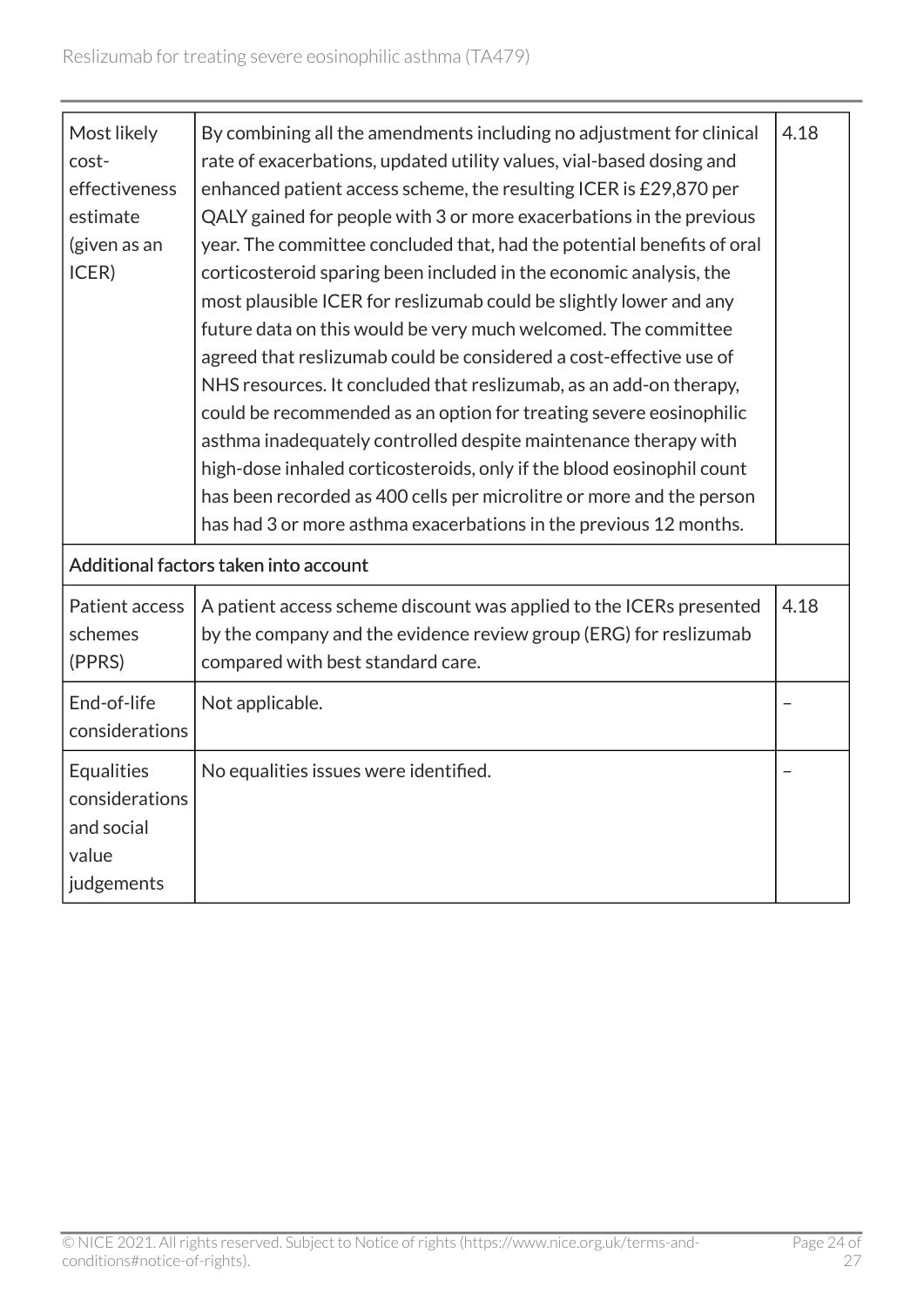## <span id="page-24-0"></span>5 Implementation

- 5.1 Section 7(6) of the [National Institute for Health and Care Excellence](http://www.legislation.gov.uk/uksi/2013/259/contents/made)  [\(Constitution and Functions\) and the Health and Social Care Information Centre](http://www.legislation.gov.uk/uksi/2013/259/contents/made)  [\(Functions\) Regulations 2013](http://www.legislation.gov.uk/uksi/2013/259/contents/made) requires clinical commissioning groups, NHS England and, with respect to their public health functions, local authorities to comply with the recommendations in this appraisal within 3 months of its date of publication.
- 5.2 The Welsh ministers have issued directions to the NHS in Wales on implementing NICE technology appraisal guidance. When a NICE technology appraisal recommends the use of a drug or treatment, or other technology, the NHS in Wales must usually provide funding and resources for it within 2 months of the first publication of the final appraisal determination.
- 5.3 When NICE recommends a treatment 'as an option', the NHS must make sure it is available within the period set out in the paragraphs above. This means that, if a patient has severe eosinophilic asthma and the doctor responsible for their care thinks that reslizumab is the right treatment, it should be available for use, in line with NICE's recommendations.
- 5.4 The Department of Health and Teva have agreed that reslizumab will be available to the NHS with a patient access scheme which makes it available with a discount. The size of the discount is commercial in confidence. It is the responsibility of the company to communicate details of the discount to the relevant NHS organisations. Any enquiries from NHS organisations about the patient access scheme should be directed to [general.enquiries@tevauk.com](mailto:general.enquiries@tevauk.com).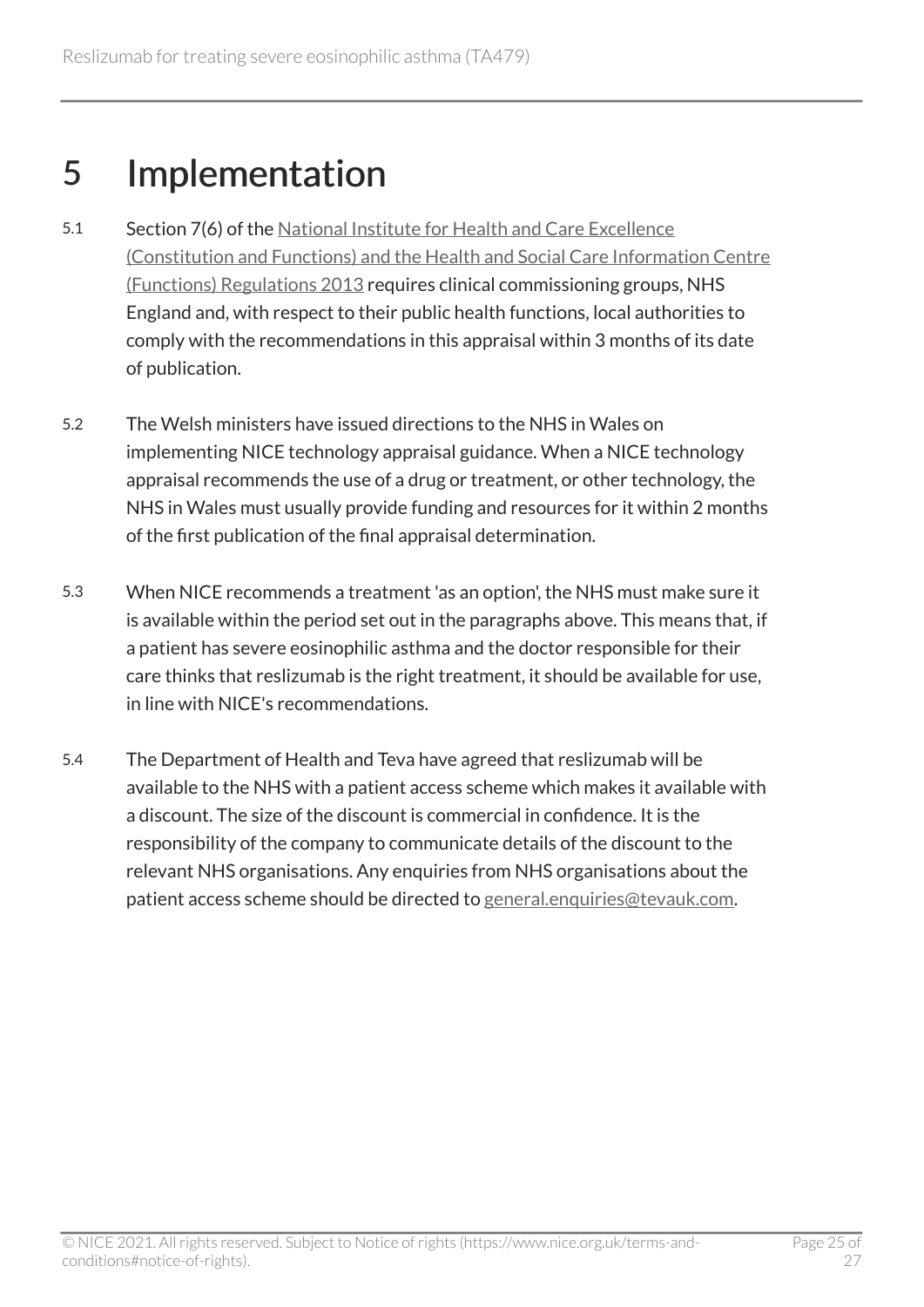## <span id="page-25-0"></span>6 Appraisal committee members and NICE project team

### <span id="page-25-1"></span>Appraisal committee members

The 4 technology appraisal committees are standing advisory committees of NICE. This topic was considered by [committee A](https://www.nice.org.uk/Get-Involved/Meetings-in-public/Technology-appraisal-Committee/Committee-A-Members).

Committee members are asked to declare any interests in the technology to be appraised. If it is considered there is a conflict of interest, the member is excluded from participating further in that appraisal.

The [minutes](https://www.nice.org.uk/get-involved/meetings-in-public/technology-appraisal-committee) of each appraisal committee meeting, which include the names of the members who attended and their declarations of interests, are posted on the NICE website.

## <span id="page-25-2"></span>NICE project team

Each technology appraisal is assigned to a team consisting of 1 or more health technology analysts (who act as technical leads for the appraisal), a technical adviser and a project manager.

Richard Diaz and Sana Khan Technical Leads

Joanna Richardson Technical Adviser

Marcia Miller Project Manager

ISBN 978-1-4731-2643-5